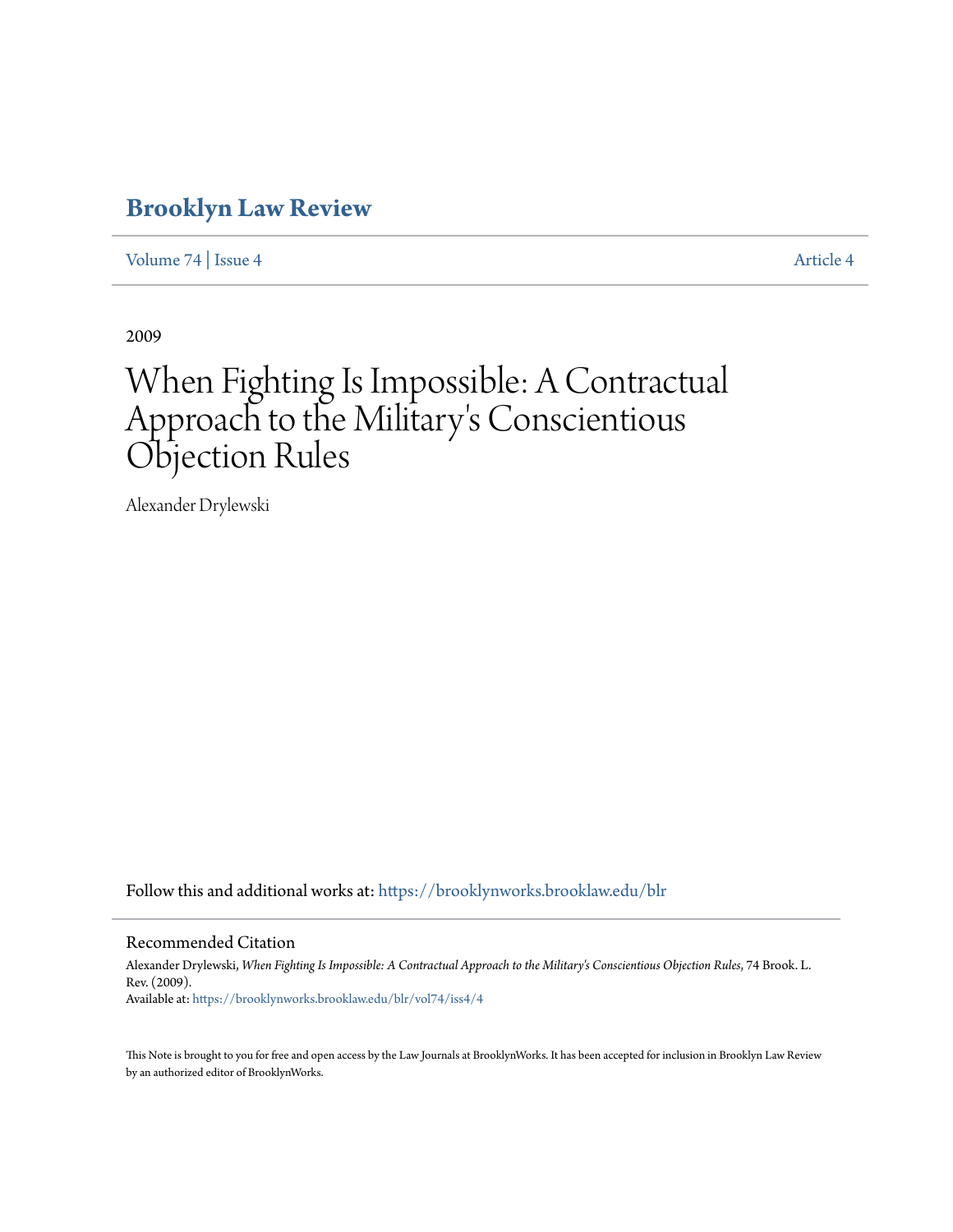### **NOTES**

## When Fighting Is Impossible

### A CONTRACTUAL APPROACH TO THE MILITARY'S CONSCIENTIOUS OBJECTION RULES

Of all the enemies to public liberty war is, perhaps, the most to be dreaded, because it comprises and develops the germ of every other. War is the parent of armies; from these proceed debts and taxes . . . known instruments for bringing the many under the domination of the few. . . . No nation could preserve its freedom in the midst of continual warfare.

 $\longrightarrow$ James Madison $<sup>1</sup>$ </sup>

Sometime they'll give a war and nobody will come.

*—*Carl Sandburg2

#### I. INTRODUCTION

 $\overline{a}$ 

Presently, the United States stands alone as the world's unquestioned global military leader.<sup>3</sup> Its military presence is felt through over 820 installments in at least 39 countries.<sup>4</sup> The United States' active duty military consists of approximately 1.38 million personnel equipped with the most advanced and effective combat-related technology in the world.<sup>5</sup> In order to maintain and further this global preeminence, the military relies on a constant and substantial influx of new members men and women willing to dedicate themselves to serving their country, both in times of war and peace. At particular times in the past, most recently during the Vietnam War Era, the armed forces have relied on a

<sup>1</sup> James Madison, *Political Observations*, *in* 4 LETTERS AND OTHER WRITINGS OF JAMES MADISON 491-92 (J.B. Lippincott & Co. 1867). 2

CARL SANDBURG, THE PEOPLE, YES 43 (Harcourt, Brace & Co. 1964) (1936).

<sup>&</sup>lt;sup>3</sup> According to the Stockholm International Peace Research Institute, U.S. military defense expenditures reached approximately \$547 Billion (USD) in 2007. This number is the highest in the world and accounts for almost half of the entire world's military expenditures as of 2007. The country with the next largest defense budget was the United Kingdom, spending approximately \$60 Billion (USD) in 2007. STOCKHOLM INT'L PEACE RESEARCH INST., THE 15 MAJOR SPENDER COUNTRIES IN 2007, *available at* http://www.sipri.org/contents/milap/milex/mex\_major\_spenders.pdf (last visited May 31, 2009).

<sup>&</sup>lt;sup>4</sup> OFFICE OF THE DEPUTY UNDER SEC'Y OF DEF. (INSTALLATIONS & ENV'T), DEP'T OF DEF., BASE STRUCTURE REPORT: FISCAL YR. 2007 BASELINE 6 (2007), *available at* http://www.defenselink.mil/pubs/BSR\_2007\_Baseline.pdf.

DEP'T OF DEF., ACTIVE DUTY MILITARY PERSONNEL BY RANK/GRADE (Aug. 31, 2007), *available at* http://siadapp.dmdc.osd.mil/personnel/MILITARY/rg0708.pdf.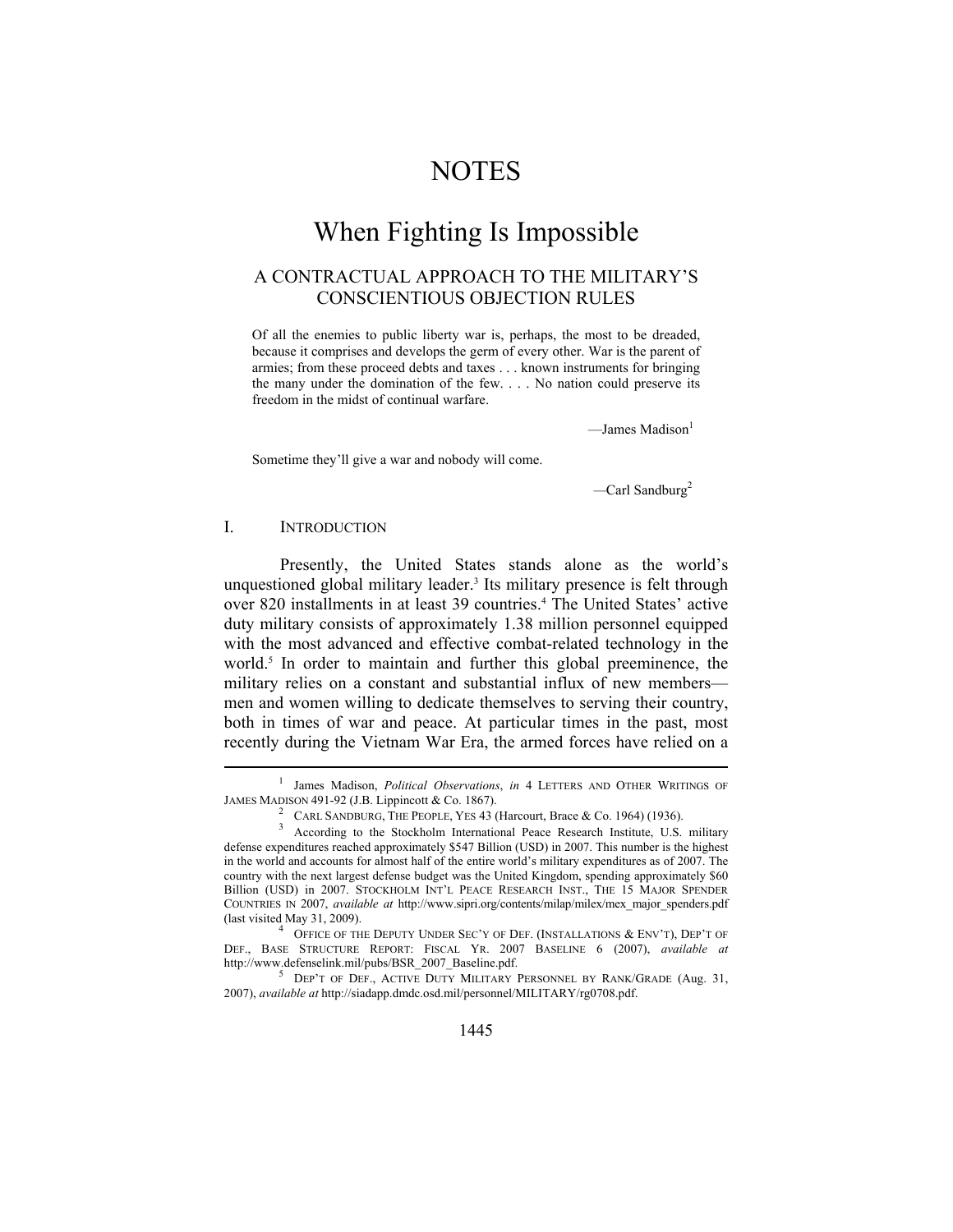draft to fill their ranks, compelling involuntary citizens to become soldiers regardless of those citizens' wishes.<sup>6</sup> In 1973, however, conscription was abolished, leaving voluntary enlistment as the exclusive source of military recruitment.<sup>7</sup> Today, men and women choose to serve in the military, and their enlistment is the product of a contractual agreement.<sup>8</sup> Every year, the United States military actively recruits and enlists thousands of new members.<sup>9</sup>

That is not to say that maintaining current personnel numbers has been easy. Since the Iraq War began in 2003, the number of deserting U.S. soldiers has significantly risen.<sup>10</sup> In the midst of a largely unpopular war abroad,<sup>11</sup> more and more enlisters are now seeking discharge from their military duties, many times on the grounds of conscientious objection.12 Under military regulation 32 C.F.R. § 75, these men and women are allowed to seek discharge from duty because of their anti-war beliefs.13 This regulation requires the military to discharge objectors if,

http://www.msnbc.msn.com/id/21836566/.<br><sup>11</sup> As of September 2007, an Associated Press poll of U.S. adults showed that only 33% approved of the United States' handling of the Iraq situation, while 65% disapproved. Ipsos Public Affairs, Associated Press-Ipsos Poll, July 31, 2004-Aug. 4, 2008, *available at*  http://www.pollingreport.com/iraq.htm.<br><sup>12</sup> The Selective Service System defines a conscientious objector as: "one who is

opposed to serving in the armed forces and/or bearing arms on the grounds of moral or religious principles." *See* Conscientious Objection and Alternative Service, Select Service System: Fast Facts, http://www.sss.gov/FSconsobj.htm (last visited Apr. 13, 2009). Additionally, Professor Bernard M. Dickens distinguishes between conscientious objection and civil disobedience, saying: "Conscientious objection is refusal to undertake acts that would be lawful to perform . . . whereas civil disobedience is related to refusal to act in compliance with mandatory public laws, such as on conscripted military service." Bernard M. Dickens, *Ethical Misconduct by Abuse of Conscientious Objection Laws*, 25 MED. & L. 513, 514-15 (2006). Thus, to Professor Dickens, there is a legal difference between opposition to mandatory conscription laws, which he classifies as civil disobedience, and opposition to voluntarily-entered military service, which would fall under his definition of conscientious objection. *Id.* However, the law itself does not readily distinguish between the two situations. This Note argues that in the military context, the law should treat these positions differently. 13 *See* 32 C.F.R. § 75.5 (2006); Harris v. Schlesinger, 526 F.2d 467, 469 (9th Cir. 1975)

(recognizing "a national policy . . . not to subject bona fide conscientious objectors to combatant training and service in the armed forces"). As of June 19, 2007, 32 C.F.R § 75 has been removed as part of a Department of Defense exercise to remove CFR sections no longer required to be codified. The corresponding regulation is found at Dep't of Def. Instruction No. 1300.06, Conscientious Objectors (May 5, 2007), *available at* http://www.dtic.mil/whs/directives/corres/pdf/130006p.pdf.

<sup>&</sup>lt;sup>6</sup> The Vietnam War draft was the first instance of conscription in the U.S. since World War II. Norton Starr, *Nonrandom Risk: The 1970 Draft Lottery*, J. STATISTICS EDUC. (July 1997), http://www.amstat.org/publications/jse/v5n2/datasets.starr.html. <sup>7</sup>

Thomas W. Evans, *The All-Volunteer Army After Twenty Years: Recruiting in the Modern Era*, 27 ARMY HIST. 40 (1993), *available at* http://www.shsu.edu/~his\_ncp/VolArm.html. 8

 $8\text{ }$  For an example of a military enlistment contract, see Armed Forces of the U.S., Enlistment/Recruitment Document, DD Form 4/1 (Aug. 1998), *available* http://usmilitary.about.com/library/pdf/enlistment.pdf. 9

**P** DONALD H. RUMSFELD, SEC'Y OF DEF., 2005 ANNUAL REPORT TO THE PRESIDENT AND THE CONGRESS 10 (2005), *available at* http://www.dod.mil/execsec/adr2005.pdf; News Release, Dep't of Def., DoD Announces Recruiting and Retention Numbers for January (Feb. 10, 2006), *available at* http://www.defenselink.mil/releases/release.aspx?releaseid=9308; News Release, Dep't of Def., DoD Announces Recruiting and Retention Numbers for September (Oct. 11, 2005), *available at* http://www.defenselink.mil/releases/release.aspx?releaseid=8944. <sup>10</sup> *Army Desertion up 80 Percent Since Iraq War*, MSNBC, Nov. 16, 2007,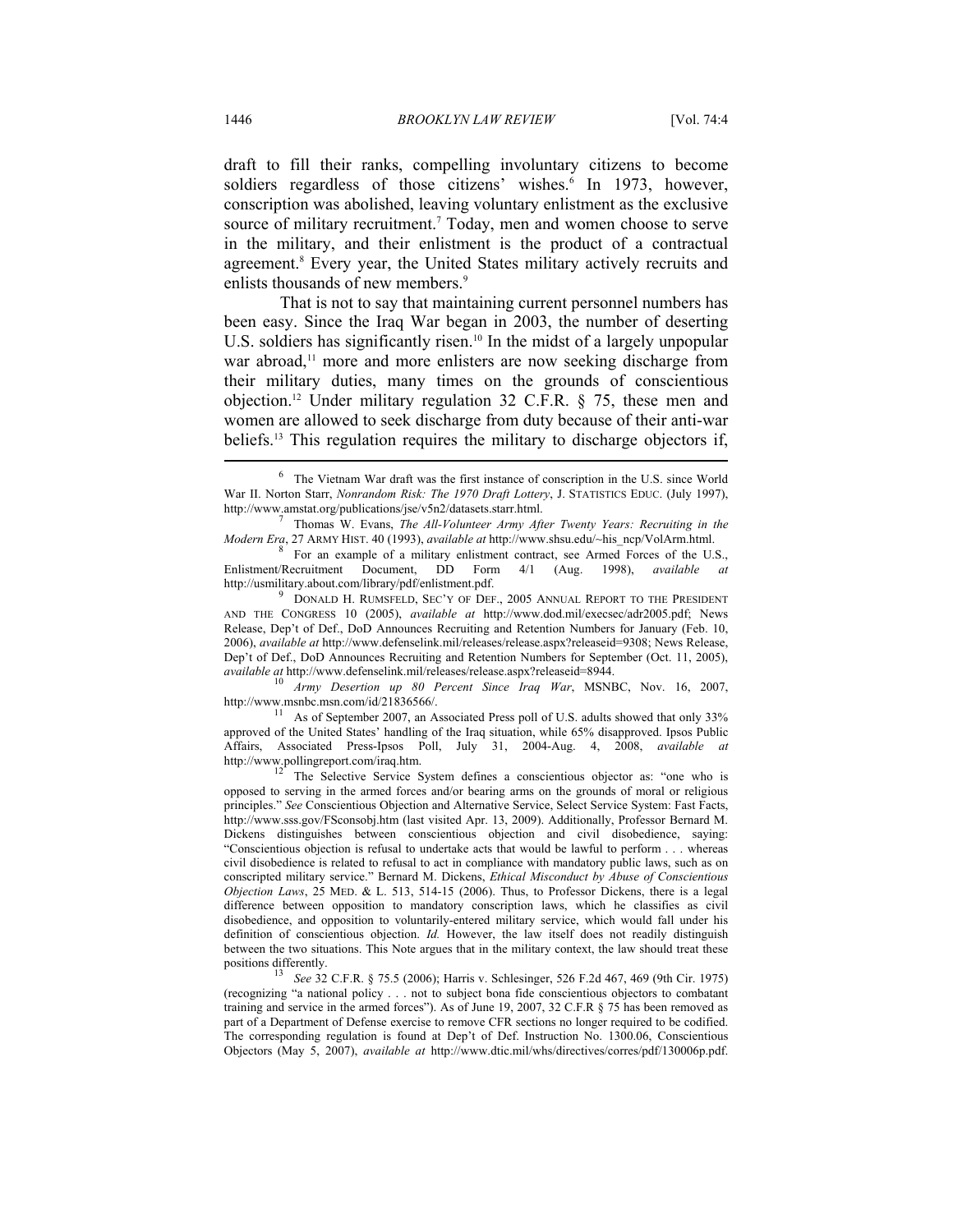inter alia, their anti-war beliefs are shown to be "sincere and deeply held."<sup>14</sup> While such requirements appear on their face to be straight forward, courts have continually found difficulty both in interpreting and applying these standards when reviewing the military's decisions to deny certain applicants of conscientious objection status.15

This Note advocates a perceptional shift in the way such applications for conscientious objection are considered by the military and reviewed by courts. Specifically, it argues that applications for conscientious objection should be assessed under a traditional contractual law paradigm, by importing the doctrine of impossibility as it relates to an individual's fulfillment of military duties. This approach would allow an enlisted member of the military to break his or her contractual obligation to the military if and when fulfillment of that duty becomes impossible due to new or changed circumstances. Such circumstances would include the development of anti-war beliefs that were not present at the time the parties originally contracted.

Part II.A provides background on the military's current conscientious objection rules as set forth in 32 C.F.R. § 75. It details the military's procedures regarding conscientious objection claims, from the filing of a claim by an individual through the military's evaluation and decision-making process, to the judicial system's treatment and review of such military decisions.

Part II.B discusses the current split among courts regarding the proper application of 32 C.F.R. § 75. It outlines the primary split into three camps, which differ regarding what is required of an applicant to successfully claim conscientious objection. It also discusses the possible sources of this divide and the ramifications of this split on how conscientious objectors are treated in various jurisdictions. Part II.B highlights the problems with the approach of two of these camps namely, what will be termed the "sincerity camp" and the "modified depth of conviction camp"—and the policy issues that accompany these interpretations of the military's discharge rules.  $\overline{a}$ 

The language and structure of DoD Instuction 1300.06 is largely the same as its C.F.R. predecessor. For purposes of this Note, 32 C.F.R. § 75 will be referenced in lieu of DoD 1300.06 due to the fact that all case law on the matter references the C.R.F. version exclusively.

See 32 C.F.R. § 75(a)(3); *see also infra* Part II.A. DoD Instruction 1300.06 alters this language slightly to: "Whose position is firm, fixed, sincere and deeply held." It is unclear at this time whether this slight alteration in language will have any legal consequences, as courts have yet to address the DoD Instruction when assessing conscientious objection claims. 15 *See infra* Part II.B. The Seventh Circuit and Ninth Circuit require conscientious

objection applicants to hold antiwar beliefs that are both sincere and deeply held. *See* Alhassan v. Hagee, 424 F.3d 518 (7th Cir. 2005); Roby v. U.S. Dep't. of the Navy, 76 F.3d 1052 (9th Cir. 1996). The First Circuit and Eighth Circuit, however, have rejected the "deeply held" requirement, analyzing only whether the applicant's beliefs are sincere. *See* Hager v. Sec'y of the Air Force, 938 F.2d 1449, 1459 (1st Cir. 1991); Kemp v. Bradley, 457 F.2d 627, 629 (8th Cir. 1971). The Fifth Circuit is unclear on whether it upholds the "deeply held" requirement. *See* Kurtz v. Laird, 455 F.2d 965, 967 (5th Cir. 1972) (rejecting depth of conviction as separate requirement). *But see* Lipton v. Peters, No. CIV.SA-99-CA-0235-EP, 1999 WL 33289705, at \*2 (W.D. Tex. Oct. 12, 1999) (holding that sincerity and depth of conviction are separate and relevant inquiries).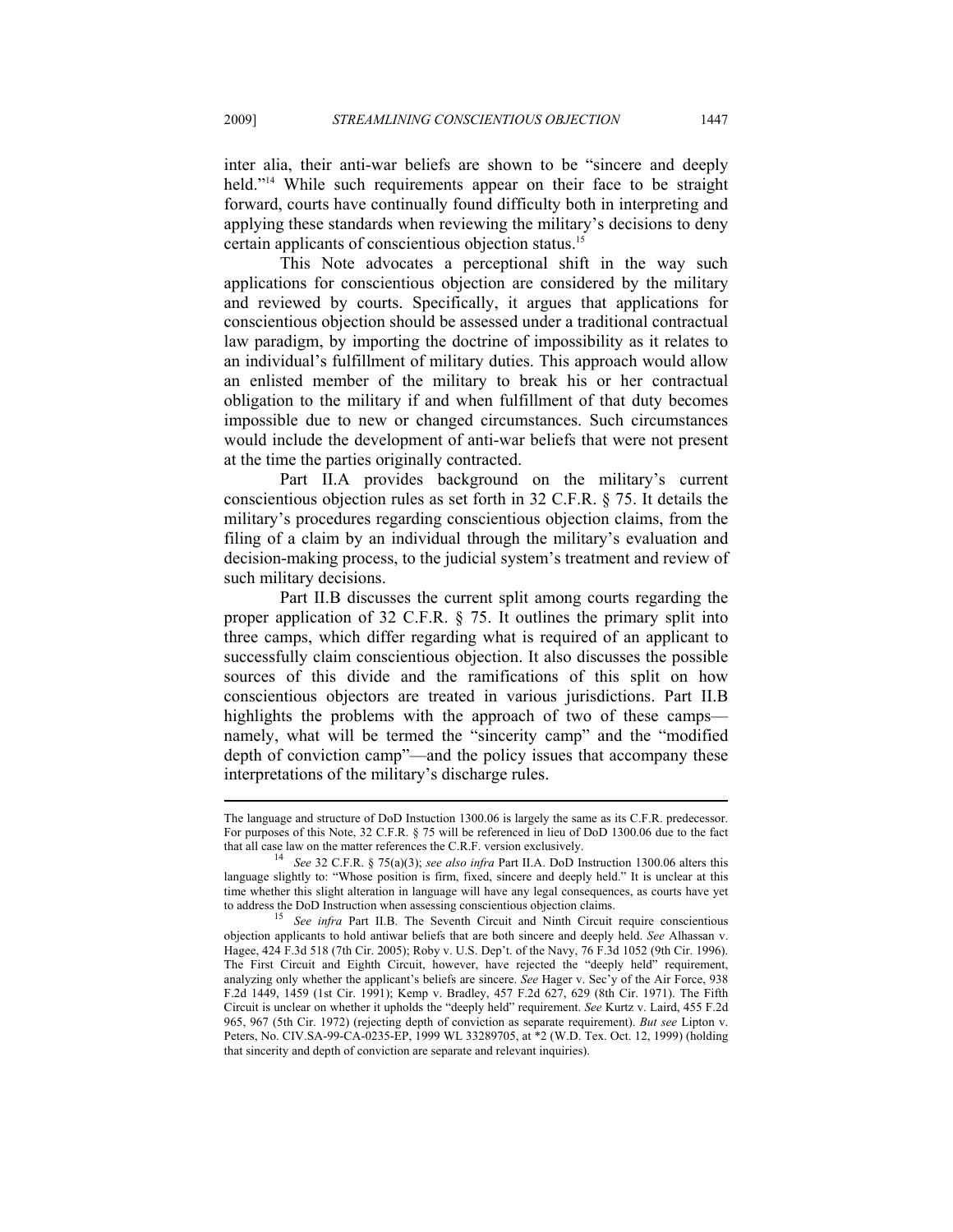Part III discusses the fundamentals of contract law, particularly the various theories of contract law and how they apply to today's military/enlister relationship.

Part IV focuses on the impossibility doctrine as a potential contractual defense to performing one's military duties in lieu of the various existing interpretations of the conscientious objection test embodied in 32 C.F.R. § 75. While acknowledging that this approach may, in a sense, beg the essential question by leaving open the issue of what determines when performing one's military duties should be deemed impossible, it is argued that this approach creates a more workable and consistent framework within which to assess conscientious objection claims. This is accomplished by requiring an applicant to prove that, in light of his or her sincere and deeply held anti-war beliefs, partaking in military service is utterly impossible. This "change of heart" or "revelation" that takes place after enlistment constitutes a new or changed circumstance that was unknown to the parties at the time of contracting, thus rendering any contractual obligations null and void.

Finally, Part V argues that this perceptional shift would have the primary effect of acknowledging and more accurately reflecting the contractual nature of today's voluntary military enlistment procedures and the military's reliance on such contractual commitments. In addition, the impossibility defense places an emphasis on the individual conscientious objector's actual ability to partake in military activities, while deemphasizing the role of the *source* of a potential conscientious objector's anti-war beliefs. In doing so, this approach eliminates any religious or nonreligious distinctions put forth by what will be termed the "modified depth of conviction" camp, by requiring the applicant to prove that his or her beliefs are of such strength and depth that performing military duty is impossible, regardless of the source of those beliefs. Additionally, the adoption of this approach would show deference to the military and make clear the appropriateness of the plain language of 32 C.F.R. § 75 by requiring conscientious objection beliefs to be both sincere and deeply held.

#### II. BACKGROUND

#### *A. The Winding Road to Conscientious Objection*

Initially promulgated in 1971, military regulation 32 C.F.R. § 75 sets forth the conditions under which the military must discharge one of its members due to conscientious objection to war.16 It says in pertinent part:

<sup>16</sup> Pursuant to Department of Defense Instruction 1300.06, each branch of the armed forces has implemented its own specific administrative codes and regulations for discharge. Dep't of Def. Instruction No. 1300.06, Conscientious Objectors (May 5, 2007), *available at*  http://www.dtic.mil/whs/directives/corres/pdf/130006p.pdf. However, each branch contains a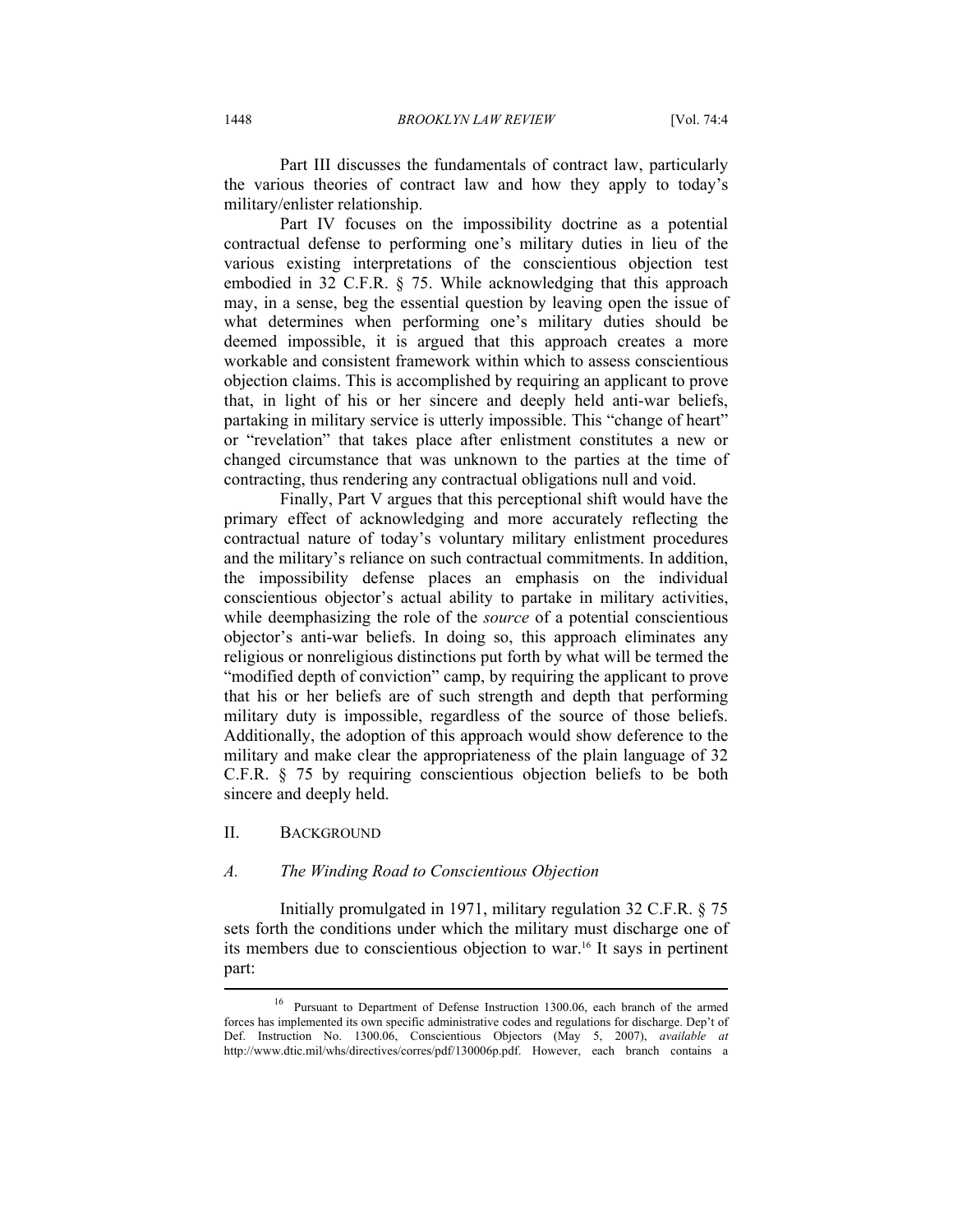(a) Consistent with the national policy to recognize the claims of bona fide conscientious objectors in the military service, an application for classification as a conscientious objector may be approved . . . for any individual: (1) Who is conscientiously opposed to participation in war in any form; (2) Whose opposition is founded on religious training and beliefs; and (3) Whose position is *sincere and deeply held*."<sup>17</sup>

The burden is on the conscientious objector to "establish by clear and convincing evidence that" he or she satisfies each prong of the discharge test.18 Regarding the first prong, "war in any form" means "*all* wars rather than" any particular conflict.<sup>19</sup> Regarding the second prong, the phrase "[r]eligious training and beliefs" is defined as any belief system, either traditionally religious or simply a non-religious ethical or moral code of conduct.20

In order to be granted discharge, a potential conscientious objector must file an application with his or her immediate commanding officer within his or her particular branch of the armed forces.<sup>21</sup> The application is then processed and sent to an agency at department headquarters.<sup>22</sup> In the Army, for example, this agency is called the Department of the Army Conscientious Objector Review Board (DACORB) or Conscientious Objector Review Board (CORB).<sup>23</sup> Once the application has been filed and processed, the person seeking discharge is interviewed by various individuals in an effort to determine

<sup>19</sup> *Id.* § 75.5(b)(1) (emphasis added). <sup>20</sup> *Id.* § 75.5(c). The Supreme Court, in separate opinions, interpreted the term "religious" training and belief" broadly so as to include nontraditional as well as traditional religion expression. *See* Welsh v. United States, 398 U.S. 333, 343-44 (1970) (recognizing the validity of deeply held moral convictions, regardless of whether those convictions were tied to the traditional Christian god); United States v. Seeger, 380 U.S. 163, 165-66 (1965) (defining "religious training and belief" as "an individual's belief in a relation to a Supreme Being involving duties superior to those arising from any human relation"); *see also* Gillette v. United States, 401 U.S. 437, 449 (1971) (finding that the Military Selective Service Act dealing with conscientious objection does not violate establishment clause by working a *de facto* discrimination among religions). 21 *See, e.g.*, Dep't of the Army, Army Regulation 600-43, Conscientious Objection

§ 2-1(a), at 2-3 (Aug. 21, 2006) , *available at* http://www.apd.army.mil/pdffiles/r600\_43.pdf. Applications include relevant personal information of the applicant and an optional statement. *Id.* Since all military branches implement similar procedures regarding conscientious objection discharge, the Army and the Department of the Army Conscientious Objector Review Board will

serve as primary examples for illustrating discharge protocol.<br><sup>22</sup> *See, e.g., id.* 23 *See, e.g., Aguayo v. Harvey, 476 F.3d 971, 974 (D.C. Cir. 2007); Helwick v. Laird,* 438 F.2d 959, 962 (5th Cir. 1971).

conscientious objection code that is either identical to, or consistent with, 32 C.F.R. § 75. *See, e.g.*, Dep't of the Navy, Marine Corps Order 1306.16E (Nov. 21, 1986), *available at*  http://www.marines.mil/news/publications/Documents/MCO%201306.16E.pdf; BUREAU OF NAVAL PERSONNEL, DEP'T OF THE NAVY, NAVY MILITARY PERSONNEL MANUAL ch. 11, § 1900-010(1)(e) (Apr. 13, 2005), *available at* http://www.npc.navy.mil/NR/rdonlyres/F1C39188-BF0E-41AE-8646- A3B015EADAD7/0/Milpers.pdf; Dep't of the Army, Army Regulation 600-43, Conscientious Objection § 1.5, at 1 (Aug. 21, 2006) , *available at* http://www.apd.army.mil/pdffiles/r600\_43.pdf; Dep't of the Air Force, Air Force Instruction 36-3204, Procedures for Applying as a Conscientious Objector § 1.5, at 2 (July 15, 1994), *available at* http://www.e-publishing.af.mil/shared/media/epubs/ AFI36-3204.pdf.<br>  $^{17}$  32 C.F.R. § 75.5(a) (emphasis added).<br>  $^{18}$  *Id.* § 75.5(d).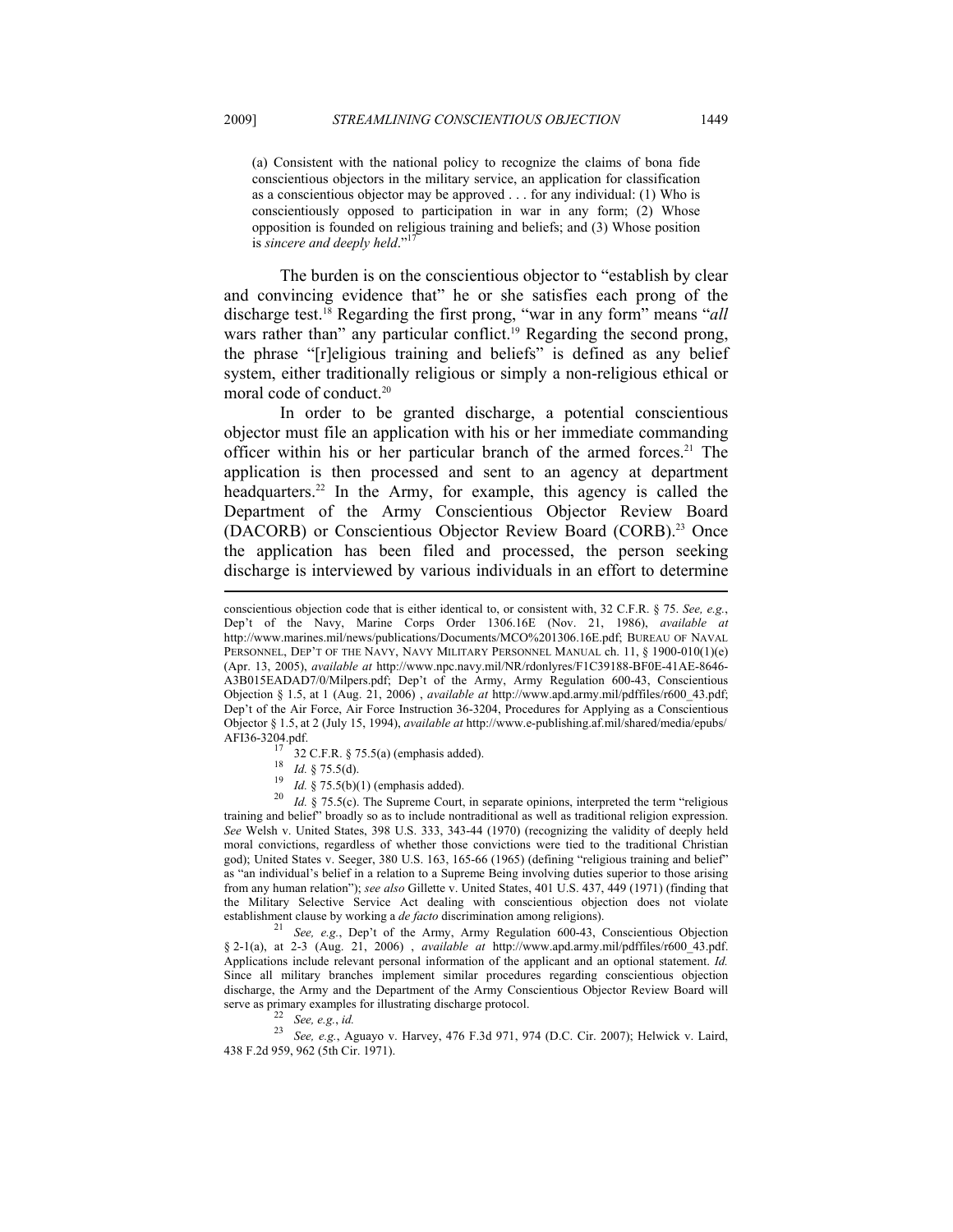whether he or she qualifies for conscientious objector status.<sup>24</sup> In an effort to better understand the applicant's moral beliefs and perspectives, these interviewers often include a military unit chaplain.25 Chaplains must forward the results of their interviews to the DACORB.<sup>26</sup> These results include the chaplain's opinions regarding the source and nature of the applicant's claims, the sincerity and depth of the anti-war beliefs, and any other comments regarding the applicant's general lifestyle and demeanor that are deemed relevant.<sup>27</sup> The chaplain does not, however, explicitly recommend for or against the applicant's conscientious objection discharge.28

Applicants are also interviewed by an Army psychiatrist or other medical officer in order to obtain an accurate picture of the applicant's overall physical and mental state.<sup>29</sup> While the psychiatrist must report any findings of psychological disorder, again, no outright recommendation for or against discharge is made to the DACORB.30

Other possible interviewers include various higher ranking officials within the applicant's training or battle groups.<sup>31</sup> Ostensibly, these officials have had the opportunity to observe the applicant on a day-to-day basis, and therefore have a basic sense of who the applicant is as a person.32 Finally, the DACORB will assign its own investigating officer to the applicant's case.33 This official will conduct an informal hearing with the applicant and collect any other information deemed relevant to the conscientious objection inquiry.<sup>34</sup> During this time, the applicant may submit a personal statement on his own behalf, along with any other evidence, such as recommendations or statements from family and friends.<sup>35</sup>

<sup>&</sup>lt;sup>24</sup> Dep't of the Army, Army Regulation 600-43, Conscientious Objection § 2-2(e), at 3 (Aug. 21, 2006), *available at* http://www.apd.army.mil/pdffiles/r600\_43.pdf.

<sup>(</sup>Aug. 21, 2006), *available at* http://www.apd.army.mil/pdffiles/r600\_43.pdf. 25 *See, e.g.*, *id.*; *see also* Alhassan v. Hagee, 424 F.3d 518, 520-21 (7th Cir. 2005) (applicant met with Army chaplain, psychiatrist, and superiors); Roby v. U.S. Dep't. of the Navy, 76 F.3d 1052, 1054-55 (9th Cir. 1996) (conscientious objection applicant was interviewed by a psychologist and unit chaplain); Kemp v. Bradley, 457 F.2d 627, 628 (8th Cir. 1972) (petitioner

interviewed with priest chaplain and other supervising officials).<br><sup>26</sup> Dep't of the Army, Army Regulation 600-43, Conscientious Objection § 2-3(a)(2), at 10-11 (Aug. 21, 2006).

<sup>&</sup>lt;sup>27</sup> *Id.*<br><sup>28</sup> *Id.* § 2-3(a)(2)(h).<br><sup>29</sup> *Id.* § 2-3(b); *Alhassan*, 424 F.3d at 520-21 (applicant met with psychiatrist and board of superiors).

<sup>&</sup>lt;sup>30</sup> Dep't of the Army, Army Regulation 600-43, Conscientious Objection § 2-3(b), at 11 (Aug. 21, 2006), *available at* http://www.apd.army.mil/pdffiles/r600\_43.pdf.

<sup>&</sup>lt;sup>31</sup> *Alhassan*, 424 F.3d at 521 (applicant's file was reviewed by applicant's Commanding

Officer and the Commandant of the Marine Corps).<br><sup>32</sup> *Id.* at 521.<br><sup>33</sup> Dep't of the Army, Army Regulation 600-43, Conscientious Objection § 2-4, at 11 (Aug. 21, 2006), *available at* http://www.apd.army.mil/pdffiles/r600\_43.pdf.  $Id. \S 2-5.$ <br>35 *Id.*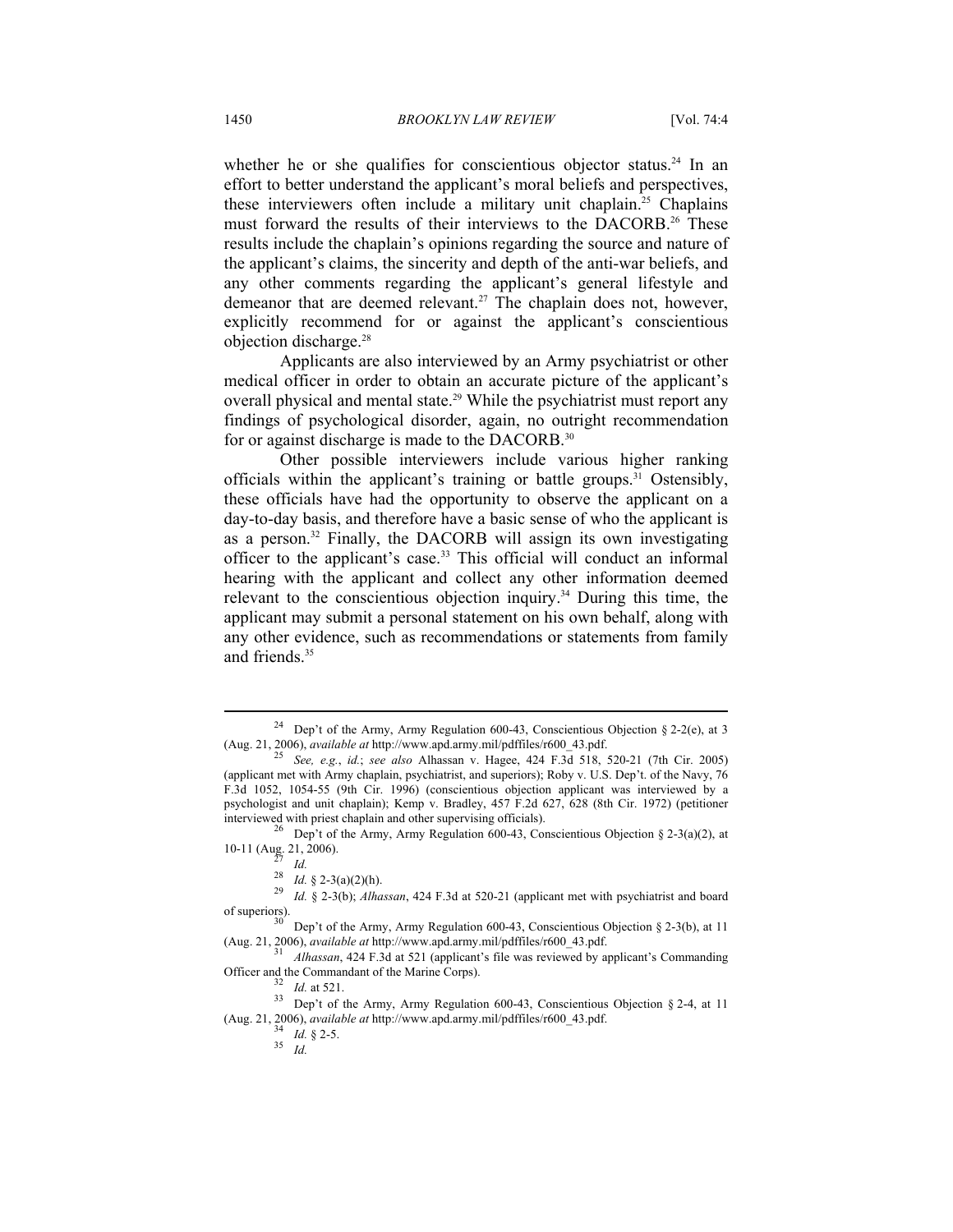The compiled information is submitted to the DACORB by the investigating officer, along with the officer's opinion on whether the applicant meets regulation definitions of a conscientious objector and the ultimate recommendation for or against discharge from duty.<sup>36</sup> An applicant may apply for one of two conscientious objector classifications: those willing to perform non-combatant military functions (classed 1-A-O) and those unwilling to serve in any capacity (classed 1-O).<sup>37</sup> Once an applicant has filed for discharge as a 1-O objector, he or she cannot then "compromise" by accepting a classification as a 1-A-O objector if the full application is denied.<sup>38</sup>

The investigating officer must assess an applicant's candidacy in light of military regulation requirements (as originally set out in 32 C.F.R. § 75, and echoed in each military branch's respective codes and guidelines), including whether the applicant's anti-war beliefs are "sincere and deeply held."<sup>39</sup> The terms "sincere" and "deeply held" have traditionally been regarded by the military as separate inquiries.<sup>40</sup> The term "sincere" means a belief is *truly* held. "Sincere" does not necessarily connote "deeply held," which means the belief is *strongly* held.<sup>41</sup> The Ninth Circuit Court of Appeals has explained that sincerity "distinguishes between military personnel who genuinely believe something, and those who lie about their beliefs" while the term "'deeply held' distinguishes, from among those who are telling the truth, those who feel strongly about their belief that participation in war is wrong, and those who do not."42 The military has strong policy reasons for requiring an applicant's beliefs to be both sincere and deeply held, and

 $\overline{a}$ 

<sup>40</sup> *See, e.g.*, Alhassan v. Hagee, 424 F.3d 518, 521 (7th Cir. 2005) (The Marine Corps found that the applicant's anti-war beliefs were sincere, but denied conscientious objector status on the grounds that his views were not deeply held, and thus the applicant did not fall "within the definition of a conscientious objector as provided for in . . . the guidelines which govern classification of conscientious objectors."). 41 Roby v. U.S. Dep't. of the Navy, 76 F.3d 1052, 1057 (9th Cir. 1996).

<sup>36</sup> *Id.* § 2-5(k). 37 *See* 32 C.F.R. § 75.3(a) (2006); *see also* Aguayo v. Harvey, 476 F.3d 971, 973 (D.C.

Cir. 2007). Dep't of the Army, Army Regulation 600-43, Conscientious Objection § 2-9, at 14-15 (Aug. 21, 2006), *available at* http://www.apd.army.mil/pdffiles/r600\_43.pdf. 39 32 C.F.R. § 75.5 (a)(3).

<sup>42</sup> *Id.* Factors commonly used to assess whether anti-war beliefs are deeply held include any signs that the views are temporary, infirm, or not fully developed. These signs often include, inter alia, the timing of the application, the amount of time the anti-war beliefs have been held by applicant, and all outward manifestations/steps taken by applicant in accordance with his or her beliefs. *See, e.g.*, *id.* at 1059 (The court found that applicant, who claimed to still be trying to "find" himself, lacked evidence of depth of conviction, saying: "[applicant's] beliefs are based only on his reading two or three books and watching two television documentaries. He does not plan to study further . . . . The only change in lifestyle that he foresees (other than leaving the military) is possibly to write letters for Amnesty International . . . ."); Jashinski v. Holcomb, 482 F. Supp. 2d 785, 793-95 (W.D. Tex. 2006) (The military and court inquired into applicant's changes in lifestyle in accordance with newfound anti-war beliefs. Denying discharge, the court analyzed applicant's statement that she was still "growing up and finding out" what she stood for, determining that it was evidence that her beliefs were "rapidly changing and evolving, rather than firm and fixed.") (internal quotation marks omitted).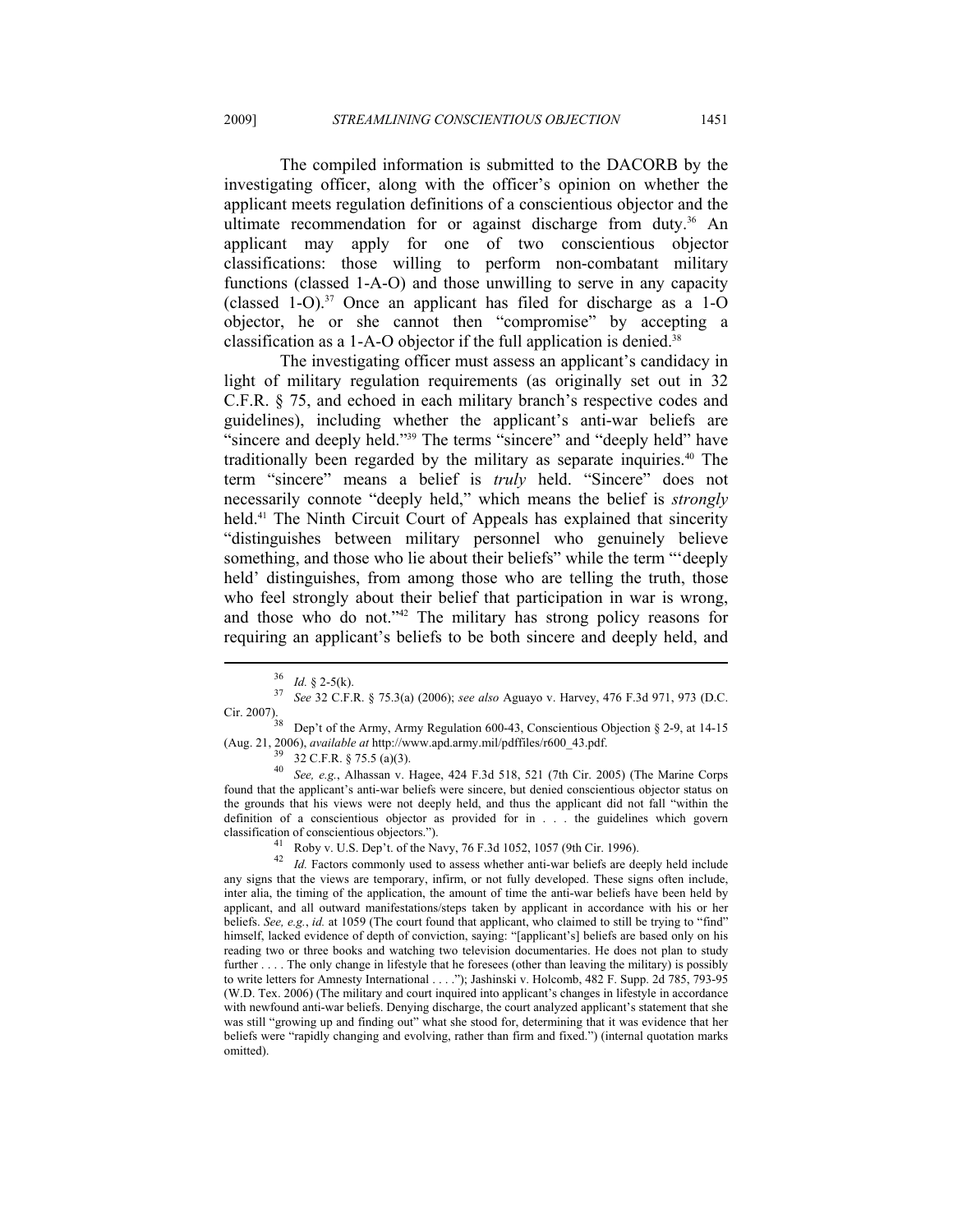some courts have noted that the intent of 32 C.F.R.  $\S$  75.5(a)(3) is to prevent already-committed soldiers from breaking their duties based on mere changes of opinion, however sincere they may be at the time at which they are expressed.<sup>43</sup> As Part II.B outlines, however, other courts have disagreed as to whether this military policy should be honored.

#### *B. Reviewing the Military's Decision: The Judicial Split*

When the Army denies an application for conscientious objection discharge, its own regulations require the DACORB to provide its reasons for denial to the applicant and to make those reasons part of the record.44 Once denied conscientious objector status, the applicant may turn to the courts for relief. This is accomplished by petitioning for a writ of habeas corpus, literally claiming that the applicant is being held in custody against his or her will.<sup>45</sup>

It should be noted that conscientious objection discharge is not a constitutionally protected right.<sup>46</sup> Though not required to discharge any current soldier, the military has nonetheless promulgated rules such as 32 C.F.R.  $§$  75 to allow for conscientious objection status.<sup>47</sup> Generally speaking, courts have historically shown deference to military authority<sup>48</sup> and, more specifically, the plain language of 32 C.F.R. § 75.49

violation of its own procedures").<br><sup>47</sup> See 32 C.F.R. § 75 (2006).<br><sup>48</sup> For a more in-depth examination of the Military Deference Doctrine, see John F. O'Connor, *Statistics and the Military Deference Doctrine: A Response to Professor Lichtman*, 66

<sup>43</sup> *Roby*, 76 F.3d at 1057 ("People sometimes have bursts of passion that amount to sincere convictions about their identities, loves, career choices, political preferences and other important matters . . . all based on little or nothing and changing frequently. The military has a justifiable interest in ensuring that fleeting beliefs do not serve as a basis for ending one's service

commitment.").  $^{44}$  Dep't of the Army, Army Regulation 600-43, Conscientious Objection § 2-8(d)(3), at 14 (Aug. 21, 2006) , *available at* http://www.apd.army.mil/pdffiles/r600\_43.pdf ("If a determination [is made] . . . that the person's request is disapproved, the reasons for this decision will be made a part of the record. It will be provided to the person through command channels.").<br>
<sup>45</sup> 28 U.S.C. § 2241(c)(1) (2000) (The petitioner is "in custody under or by color of the

authority of the United States," because he is an enlisted member of the United States Army); *see e.g.*, Aguayo v. Harvey, 476 F.3d 971, 973, 976 (D.C. Cir. 2007) ("[S]ervice members may challenge their custody by petitioning for a writ of habeas corpus in federal court . . . ."); Kwon v. Sec'y of the Army, 2007 WL 1059112, at \*1 (E.D. Mich. April 9, 2007). Before habeas petition may be granted, the applicant must first exhaust all administrative remedies. *See* Parisi v. Davidson, 405 U.S. 34, 35 (1972). Alternatively, during the draft era, the military could seek to prosecute conscientious objectors for willful refusal to submit to induction into the armed forces, thus giving those convicted the opportunity to appeal in court and have their conscientious objection applications reviewed. *See, e.g.*, Clay v. United States, 403 U.S. 698, 700 (1971); Gilette v. United

<sup>&</sup>lt;sup>46</sup> See Aguayo, 476 F.3d at 978 ("In contrast to selective service registrants who request CO [conscientious objector] classification under the draft laws, however, those who have volunteered to serve in the military do not have a statutory right to apply for CO status."); Sanger v. Seamans, 507 F.2d 814, 817 (9th Cir. 1974) ("Discharge of conscientious objectors from military service is required neither by the Constitution nor by statute."). However, once the military has set its own conscientious objection regulations in place, it must follow them. *See* Hollingsworth v. Balcom, 441 F.2d 419, 421-22 (6th Cir. 1971) (as an administrative agency, the military must follow its own rules in order "to prevent the arbitrariness which is inherently characteristic of an agency's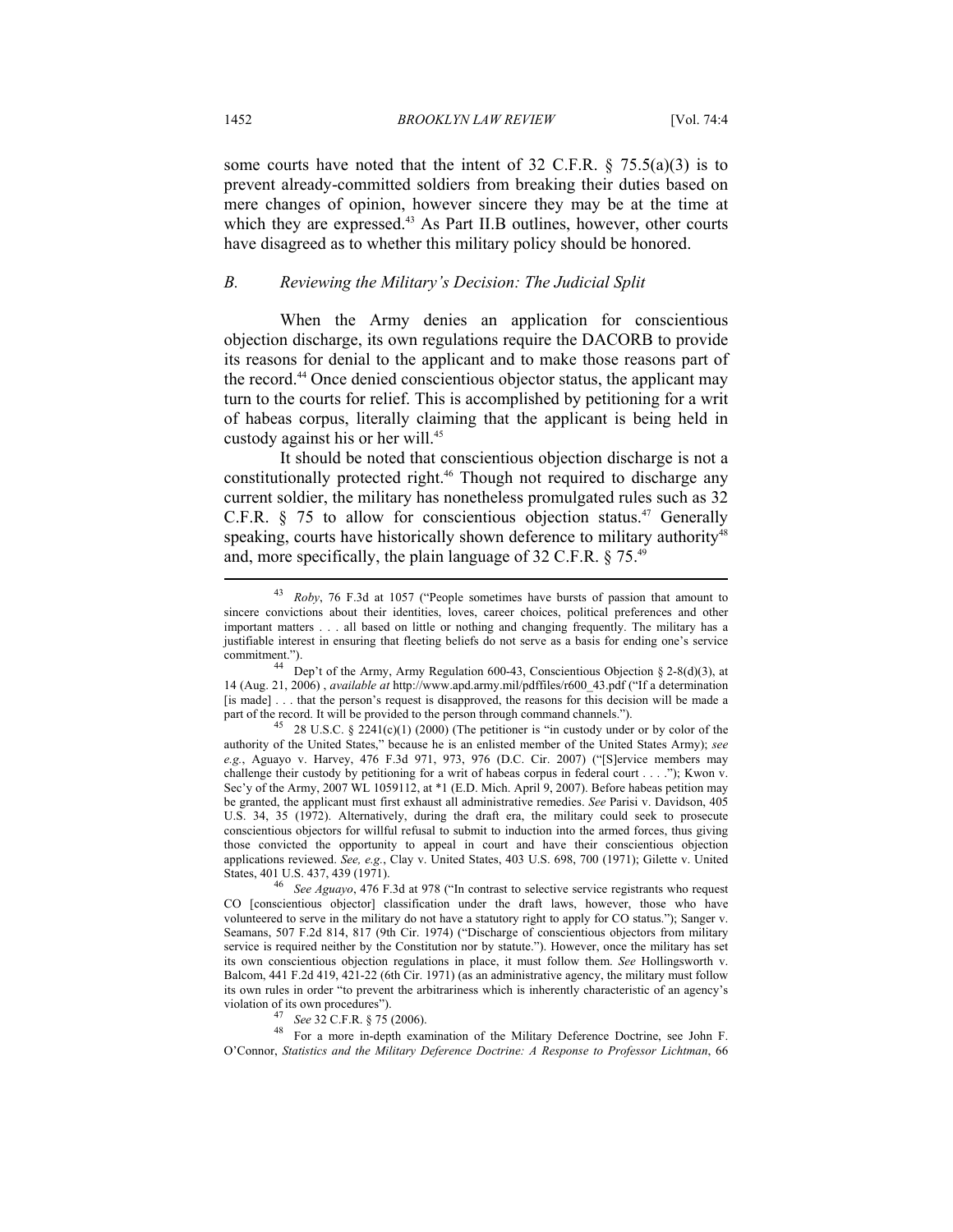This judicial deference to military decisions is embodied in the standard of review employed in such habeas cases. Courts review the military's factual findings of whether an applicant's beliefs constitute conscientious objection for a *basis in fact*. 50 This review has been described as the "narrowest known to the law."51 While courts are left with little room to overturn the factual determinations of the military, they may review questions of law regarding the proper interpretation and application of the military's conscientious objection tests *de novo*. 52 This distinction between questions of law and fact has important consequences; if the military determines that an applicant does not qualify for conscientious objection on the grounds that his or her antiwar views, while sincere, are not deeply held, a reviewing court must apply *basis in fact* deference to the determination that the depth of conviction requirement was not met.53 However, the court may decide not to apply the depth of conviction requirement at all in assessing a conscientious objection claim, determining that sincerity is all that is required of an applicant's anti-war beliefs to qualify for discharge.<sup>54</sup> In such situations, the applicant's habeas corpus petition is granted, thus reversing the military's decision to deny discharge on the grounds that the applicant satisfied all elements of the military's own conscientious objection test.<sup>55</sup>

MD. L. REV. 668, 675 (2007) ("[T]he [Supreme] Court has found it appropriate to defer in reviewing regulations adopted by military officials acting as the proxies of those to whom control of the national defense has been constitutionally committed . . . .").<br><sup>49</sup> See Meinhold v. U.S. Dep't of Def., 34 F.3d 1469, 1476-77 (9th Cir. 1994) ("As we

consider . . . [32 C.F.R. § 75] in this case . . . we are guided by another long-settled rule: The military's 'considered professional judgment,' is 'not lightly to be overruled by the judiciary . . . .' It is difficult to conceive of an area of governmental activity in which the courts have less competence. . . . Our review, therefore, is as deferential as our constitutional responsibilities permit.") (internal citations and quotations omitted); *see also* Roby v. Dep't. of the Navy, 76 F.3d 1052, 1058 (9th Cir. 1996) ("Where a regulation is not being challenged on constitutional grounds we owe the military great deference."). For an overview of the existence of and reasons for the Supreme Court's deference to the military since WWI, see Steven B. Lichtman, *The Justices and the Generals: A Critical Examination of the U.S. Supreme Court's Tradition of Deference to the Military*, *1918-*

<sup>&</sup>lt;sup>50</sup> Hopkins v. Schlesinger, 515 F.2d 1224, 1228 (5th Cir. 1975) ("The Army's determination that a serviceman does not meet its test of a conscientious objector is final if there is a basis in fact for it."). This is not to say that *basis in fact* review lacks all bite. As the First Circuit states, the military may not deny conscientious objection status merely because it disbelieves the applicant; it must show "hard, reliable, provable facts" for denying discharge in order to be afforded *basis in fact* review. Hager v. Sec'y of the Air Force, 938 F.2d 1449, 1454 (1st Cir. 1991). These facts must be "discoverable from the record." *Id.* at 1455.<br><sup>51</sup> Dewalt v. Commanding Officer, Fort Benning, GA, 476 F.2d 440, 442 (5th Cir. 1973);

Helwick v. Laird, 438 F.2d 959, 962-63 (5th Cir. 1971) ("[O]ur scope of review is limited to ascertaining whether there is any basis in fact for the Army's finding that an individual has not presented a valid conscientious objector claim.").

<sup>&</sup>lt;sup>52</sup> See Morgan v. Dretke, 433 F.3d 455, 457 (5th Cir. 2005).<br><sup>53</sup> See Helwick v. Laird, 438 F.2d 959, 962-63 (5th Cir. 1971).<br><sup>54</sup> The court may reach this conclusion for reasons discussed *infra* Part II.B. See also *Helwick*, 438 F.2d at 963.

<sup>55</sup> There are several examples of courts reversing discharge denials due to lack of depth of conviction because the courts chose not to apply the depth of conviction requirement. *See, e.g.*,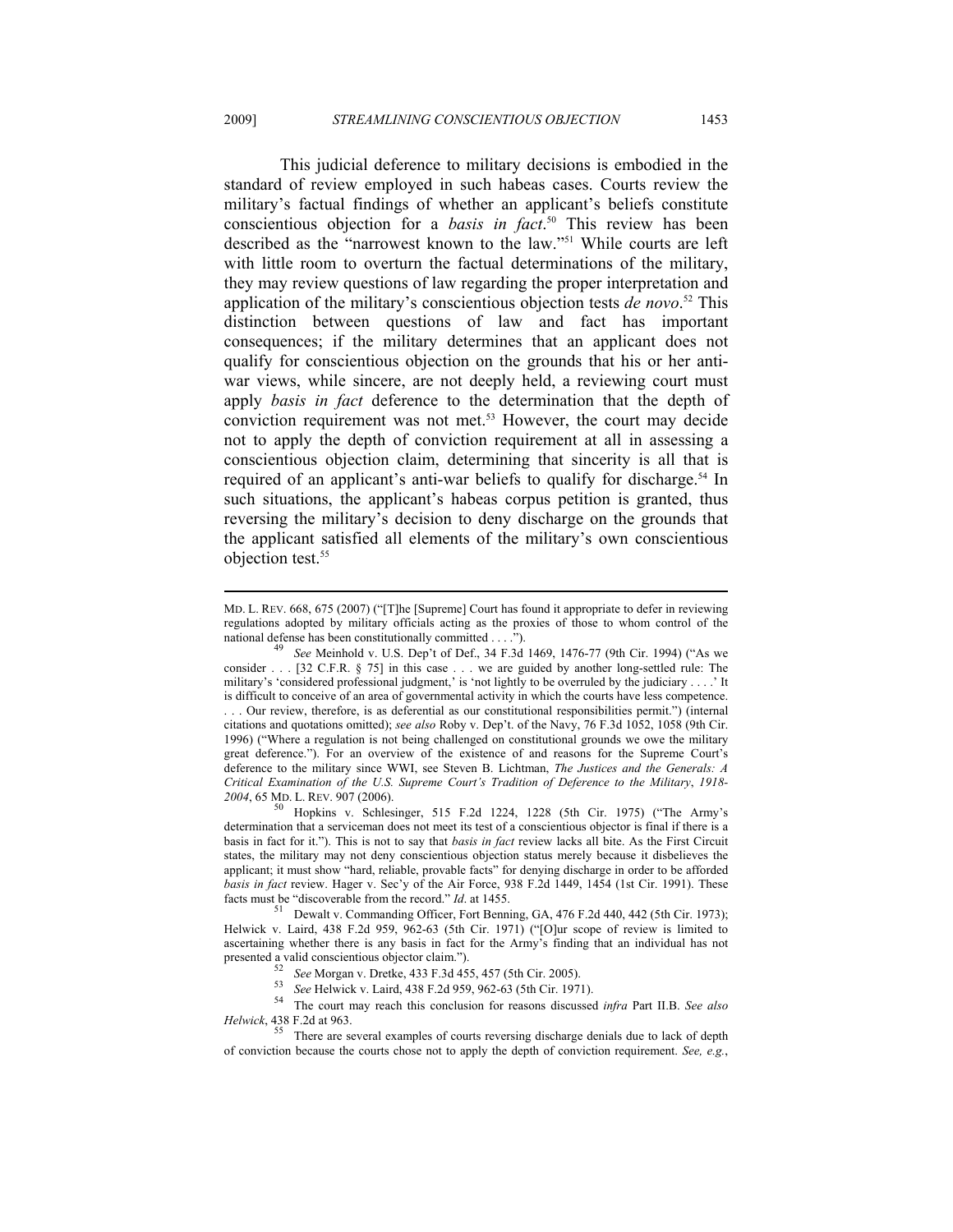The Supreme Court tackled the issue of reviewing conscientious objection decisions in a series of cases during the Vietnam War Era of the 1960s and 70s.<sup>56</sup> The Court in *United States v. Clay* set forth what it saw as the appropriate test for determining the validity of an individual's conscientious objection claim.57 The Court said that to qualify for conscientious objection, an applicant "must show that he is conscientiously opposed to war in any form . . . [h]e must show that this opposition is based upon religious training and belief . . . [a]nd he must show that this objection is sincere."58 Notably, the "deeply held" aspect of the current 32 C.F.R. § 75 test's third prong was absent. Underscoring this omission, the Supreme Court in *Seeger v. United States* stated that in determining whether a particular applicant qualified for conscientious objection discharge, "[the] task is to decide whether the beliefs professed by a registrant are sincerely held and whether they are, in [the applicant's] own scheme of things, religious."59 Furthermore, the Court in *Witmer v. United States* stated that the "ultimate question" is the applicant's "sincerity . . . in objecting, on religious grounds, to participation in war in any form."60

Despite the Supreme Court's omission of the depth of conviction test in these cases, the Court in *Welsh v. United States* later appeared to require conscientious objectors' beliefs to be deeply held.61 Unlike *Clay*, the *Welsh* court did not explicitly enumerate the test for conscientious objection. The Court did, however, hint that depth of conviction was a required component of conscientious objection claims, saying:

[Applicant's] objection to participating in war in any form could not be said to come from a 'still, small voice of conscience'; rather, for [him] that voice was so loud and insistent that . . . [he] preferred to go to jail rather than serve . . . . There was never any question about the sincerity and *depth* of . . . [his] convictions . . . .<sup>62</sup>

Additionally, the *Welsh* Court named two groups of applicants that may be denied conscientious objector status: those "whose objection to war does not rest at all upon moral, ethical, or religious principle . . . ." and "those whose [anti-war] beliefs are not *deeply held*."63 Thus, an applicant who lacked traditional religious beliefs could still be awarded conscientious objector status as long as the applicant "deeply" felt anti-

*Hager*, 938 F.2d at 1459; Kemp v. Bradley 457 F.2d 627, 629-30 (8th Cir. 1972); *Helwick*, 438 F.2d

Clay v. United States, 403 U.S. 698, 698 (1971); Gillette v. United States, 401 U.S. 437, 439 (1971); Welsh v. United States, 398 U.S. 333, 335-36 (1970); *see also* Witmer v. United

States, 348 U.S. 375 (1955). 57 *Clay*, 403 U.S. at 700. 58 *Id.* at 700; *see also Gillette*, 401 U.S. at 450; United States v. Seeger, 380 U.S. 163, 176 (1965); *Witmer* 348 U.S. at 376.<br>
<sup>59</sup> *Seeger*, 380 U.S. at 185.<br>
<sup>60</sup> *Witmer*, 348 U.S. at 381.<br>
<sup>61</sup> *Welsh*, 398 U.S. at 342.<br>
<sup>62</sup> *See id.* at 337 (emphasis added).<br>
<sup>63</sup> *See id.* at 342 (emphasis added).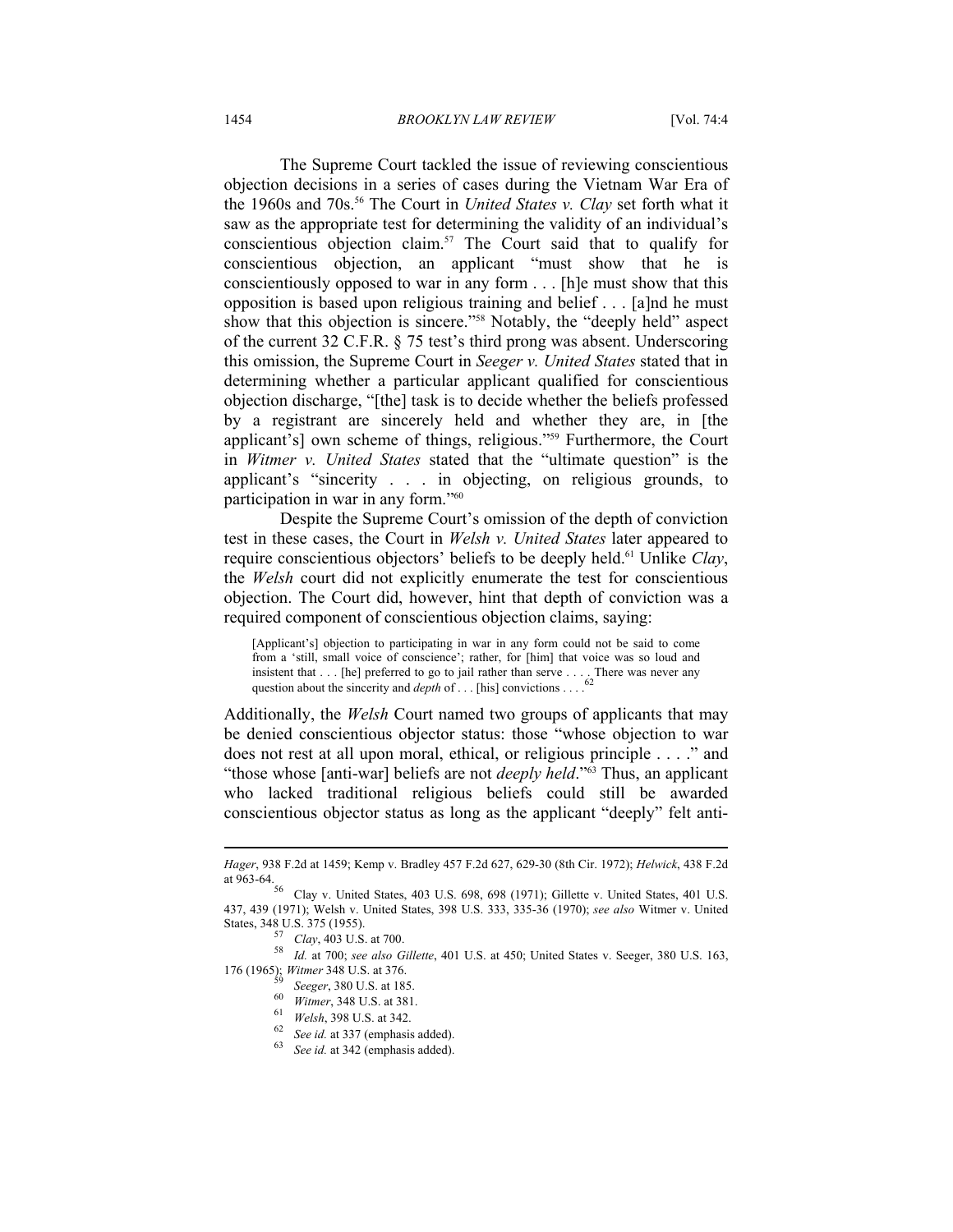war convictions that were "purely ethical or moral in source and content."64 Thus, the *Welsh* court, by extending conscientious objection status to anyone with deeply held beliefs regardless of whether they were religious, ethical, or moral in nature, appeared to place emphasis on the *strength* of the applicant's beliefs rather than the *source* of those views.

The ambiguous and seemingly contradictory sentiments expressed by the Supreme Court regarding the depth of conviction prong have created a rift among the Circuits. Courts generally fall into one of three camps regarding the application of the military's conscientious objection regulations: the first, treating the depth of conviction test as distinct from, and an additional inquiry to, the sincerity test; $65$  the second, removing the depth of conviction test as either redundant, by equating it with the sincerity test, or unnecessary due to its subjectivity and difficulty of application;<sup>66</sup> and the third, employing the depth of conviction test solely as a means of evaluating an applicant's nonreligious moral or ethical anti-war beliefs.<sup>67</sup>

The first school of thought, which will be referred to as the "depth of conviction camp," has been adopted primarily by the Ninth Circuit and Seventh Circuit.68 The court in *Roby v. U.S. Department of the Navy* recognized the need for conscientious objection applicants' anti-war beliefs to be both sincere *and* deeply held, stating that the Ninth Circuit has "applied all elements of the military's conscientious objector test" for decades, and thus will continue to apply the "requirement that the applicant show that his beliefs are deeply held."69 In its critique of other circuits which have failed to uphold the "depth of conviction" requirement, the *Roby* court stated that it was "puzzled" at "the lack of deference to the military's own regulations" in the circuits rejecting the depth of conviction test.70 *Roby* stated that these opposing circuits fail to consider the issue of "whether the court has authority to disregard the military's test for conscientious objectors, but disregards nonetheless."71

The Seventh Circuit has also recognized the military's need for conscientious objection beliefs to be deeply held.72 The court in *Alhassan v. Hagee* claimed that courts do not have the authority to refuse to follow

<sup>&</sup>lt;sup>64</sup> See id. at 340.<br>
<sup>65</sup> See infra notes 68-72 and accompanying text.<br>
<sup>66</sup> See infra notes 74-84 and accompanying text.<br>
<sup>67</sup> See infra notes 85-89 and accompanying text; *see also* Hackett v. Laird, 326 F. Supp. 1075 (W.D. Tex. 1971). 68 *See, e.g.*, Roby v. U.S. Dep't. of the Navy, 76 F.3d 1052 (9th Cir. 1996); Alhassan v.

Hagee, 424 F.3d 518 (7th Cir. 2005). 69 *Roby*, 76 F.3d at 1058; *see also* U. S. v. Coffey, 429 F.2d 401, 404 (9th Cir. 1970)

<sup>(</sup>saying only applicants whose anti-war beliefs are not "deeply held" may be denied conscientious objector status). 70 *Roby*, 76 F.3d at 1056. 71 *Id.* 72 *See Alhassan*, 424 F.3d at 524-25.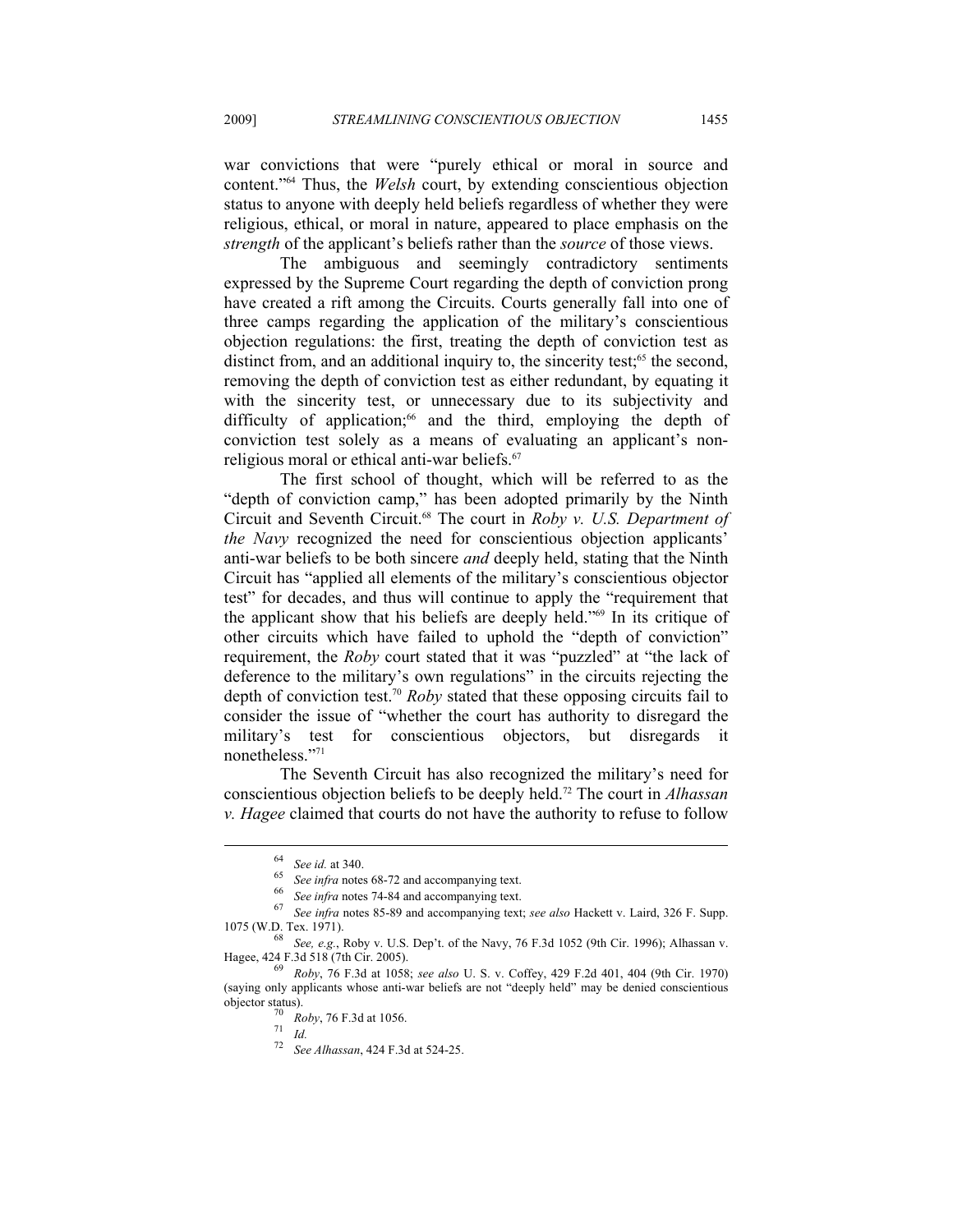the plain language of 32 C.F.R. § 75.73 Thus, some courts have embraced the depth of conviction requirement and found the act of disregarding the test by other courts to be an inappropriate use of judicial discretion. The depth of conviction camp applies the most stringent standard for proving conscientious objection: that an applicant's views be both sincere and deeply held.

The second school of thought, which will be referred to as the "sincerity" camp, has held that applicants should not have to prove their anti-war beliefs are deeply held. This camp believes, for varying reasons, that the sincerity test is the only relevant inquiry required for accurately assessing one's conscientious objection to war.<sup>74</sup> This position has been explicitly adopted by the First Circuit and the Eighth Circuit.<sup>75</sup> While currently unclear, the Fifth Circuit has possibly accepted this view as well.76 In *Hager v. Secretary of the Air Force*, the First Circuit opined that the depth of conviction test lacked an objective framework within which to work, stating that the inquiry "becomes an impermissible subjective look into . . . [one's] heart and soul."77 The *Hager* court relied on the language of Supreme Court cases as the source of this interpretation.78 Similarly, in *Kemp v.* Bradley, the Eighth Circuit found practical difficulty in applying the depth of conviction requirement, stating: "'[d]epth of conviction' requires theological or philosophical evaluation. We think it unwise to adopt this more complex concept as the requirement . . . ."79 Finally, some Fifth Circuit decisions seem to characterize the depth of conviction test as redundant *vis-à-vis* the sincerity test, $80$  as do the decisions of various other lower courts. $81$ 

*Id.* at 525 ("[J]udges are not military leaders and do not have the expertise nor the mandate to govern the armed forces."). The reasons why courts find the depth of conviction test irrelevant, see

Hager v. Sec'y of the Air Force, 938 F.2d 1449, 1459 (1st Cir. 1991).<br>
<sup>75</sup> See id.; Kemp v. Bradley, 457 F.2d 627 (8th Cir. 1972).<br>
<sup>76</sup> The court in *Hager* characterized the Fifth Circuit's position as understanding "d of conviction to be equivalent to sincerity." *Hager*, 938 F.2d at 1459; *see also* Helwick v. Laird, 438 F.2d 959, 964 (5th Cir. 1971) (saying that "[d]epth and maturity" of views are not prerequisites to conscientious objection, so long as the claimant is sincere; conscientious objection has "no necessary relation to intellectual sophistication"). 77 *Hager*, 938 F.2d at 1459. 78 *Id.* The court cited *Witmer v. United States*, 348 U.S. 375, 381 (1955) (stating that the

<sup>&</sup>quot;ultimate question" is applicant's "sincerity . . . in objecting, on religious grounds, to participation in war in any form"), and *United States v. Seeger*, 380 U.S. 163, 185 (1965) (stating that sincerity test

is the "crucial issue"). *Hager*, 938 F.2d at 1459.<br><sup>79</sup> *Kemp*, 457 F.2d at 629.<br><sup>80</sup> *See* Kurtz v. Laird, 455 F.2d 965, 967 (5th Cir. 1972) (The Army's denial of conscientious objector status on the grounds that the applicant's anti-war beliefs, while sincere, were not deeply held was reversed by the court, which said: "[I]n this case we can ascribe no other meaning to the phrase 'lacks the depth of conviction required,' than that . . . [applicant] lacks sincerity. We find no basis in fact in the record to support a conclusion of insincerity."). The *Kurtz* court proceeded to describe the depth of conviction test as "a nebulous concept" and suggested that the test was being used by the Army as a "catchall" or "rubber stamp" to deny conscientious objection applications. *Id.* at 967 n.3 (quoting Quamina v. Sec'y of Def., No. SA 71-CA-155 (W.D. Tex. 1971)).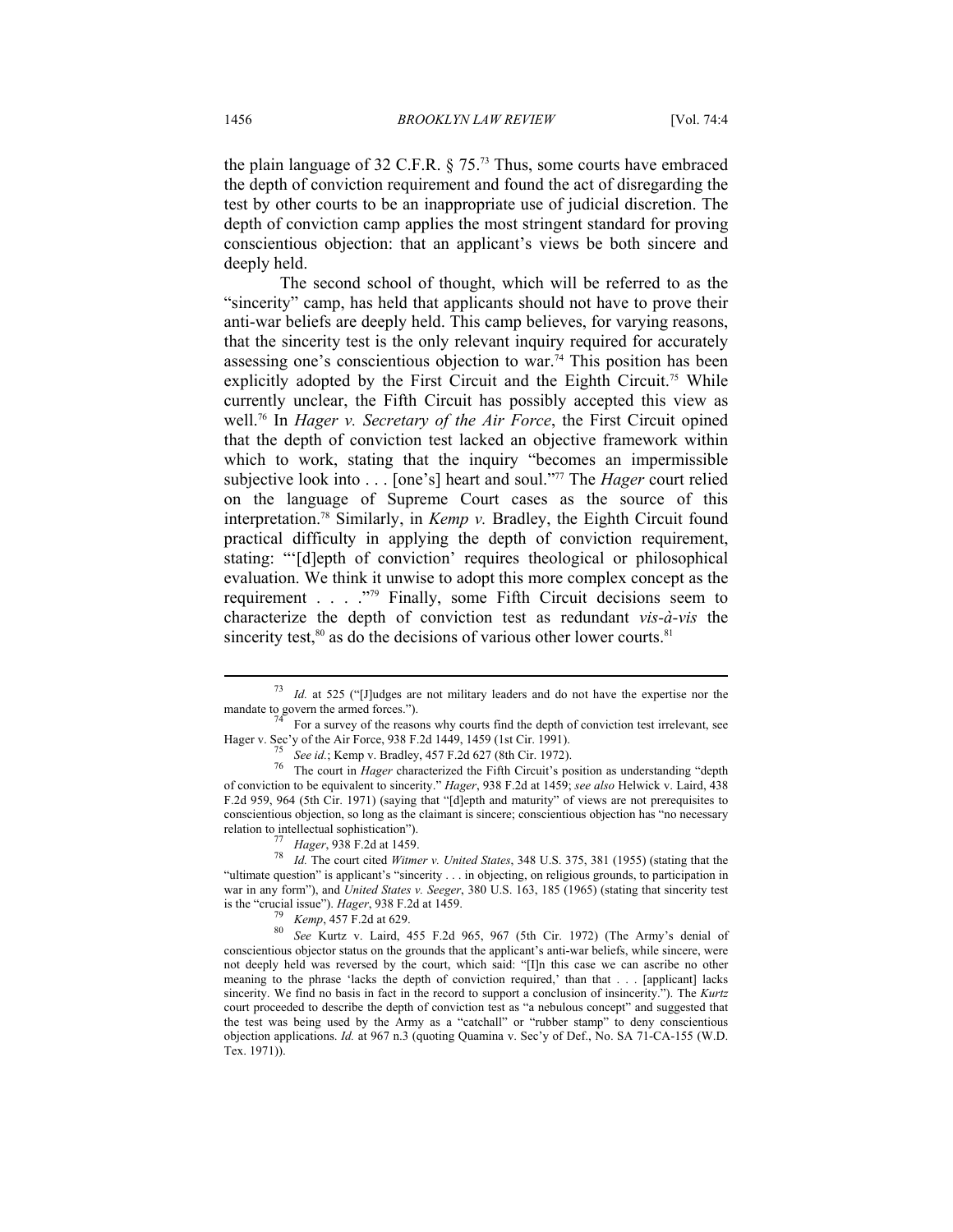According to the depth of conviction camp, the positions of these circuits are problematic. As the Ninth Circuit in *Roby* argued, the fact that a rule is "complex" or "difficult to apply" does not provide an adequate reason for its rejection. $82$  Additionally, the depth of conviction camp argues that the sincerity camp, by promoting an analysis that is contrary to the plain language of 32 C.F.R.  $\S 75^{83}$  and its various military branch progeny, ignores the history of judicial deference given to the military regarding its own regulations and procedures.<sup>84</sup> Compared to the depth of conviction camp, the sincerity camp employs a less stringent standard for proving conscientious objection; an applicant must merely prove that his or her anti-war beliefs are sincere.

The third school of thought, which will be referred to as the "modified depth of conviction" camp, limits the use of the depth of conviction test to instances where the conscientious objection applicant's anti-war views do not stem from traditional religious sources.<sup>85</sup> The modified depth of conviction camp is not representative of any whole circuits; rather, it is a school of thought that emerges sporadically in various district courts.<sup>86</sup> While this camp appears to directly contradict the plain language of 32 C.F.R.  $\S$  75, $\frac{87}{31}$  it too seems to rely on Supreme Court precedent as its source.<sup>88</sup> j

 $81$  Chapin v. Webb, 701 F. Supp. 970, 978 (D. Conn. 1988) ("[T]he Navy's statement that continued service would not deny petitioner 'rest or peace' is speculative" and was not an appropriate consideration in determining "a conscientious objector discharge."); Masser v. Connolly, 514 F. Supp. 734, 740 (E.D. Pa. 1981) ("[T]here is no requirement that an applicant for a conscientious objector discharge must show that continued service would 'deny [him] rest and peace.' Petitioner need only show that he is sincere in his opposition to war in any form.") (second alteration in original); Reinhard v. Gorman, 471 F. Supp. 112, 113 (D.D.C. 1979) (saying "lack of

philosophical depth . . . cannot be equated with insincerity of belief").<br><sup>82</sup> *See* Roby v. U.S. Dep't. of the Navy, 76 F.3d 1052, 1057 (9th Cir. 1996) ("[I]t is not clear that we have the power to set aside a regulation based merely on its subjectivity or difficulty of application. We do not believe that these are sufficient grounds for ignoring our usual deference to the military's internal regulations.").

That is, the conscientious objectors must have antiwar beliefs that are both "sincere and deeply held." 32 C.F.R. § 75.5(a)(3) (2006).

Roby, 76 F.3d at 1056 ("We are puzzled at the lack of deference to the military's own regulation in . . . [the First and Eighth Circuits]. Neither opinion considers whether the court has authority to disregard the military's test for conscientious objectors, but disregards it nonetheless."); Alhassan v. Hagee, 424 F.3d 518, 525 (7th Cir. 2005) ("[J]udges are not military leaders and do not have the expertise nor the mandate to govern the armed forces."). 85 *See* Hackett v. Laird, 326 F. Supp. 1075, 1078 (W.D. Tex. 1971) ("Therefore, it would

seem that where one's objection to participation in war in any form is based upon traditional religious beliefs, 'depth' no longer serves as a meaningful criteria.").<br><sup>86</sup> *See id.* ("[D]epth of conviction[] is a verbalism without any real meaning . . .

Therefore, it would seem that where one's objection to participation in war in any form is based upon traditional religious beliefs, 'depth' no longer serves as a meaningful criteria."). The *Hackett* court, having found that the depth of conviction test is superfluous in the case of anti-war beliefs grounded in traditional religion, concluded that: "'Depth' is used as a measuring device to determine the degree of or intensity of 'Sincerity' and only applies in cases where conscientious objection does not arise from a traditional religious belief." *Id.*<br><sup>87</sup> 32 C.F.R. § 75.5 (a)(3) ("[A]n application for classification as a conscientious objector

may be approved . . . for any individual . . . [w]hose position is sincere and deeply held.").<br><sup>88</sup> This position represents a crucial misreading of Supreme Court precedent. While the

Court stated that military regulations "exempt[] from . . . service all those whose consciences,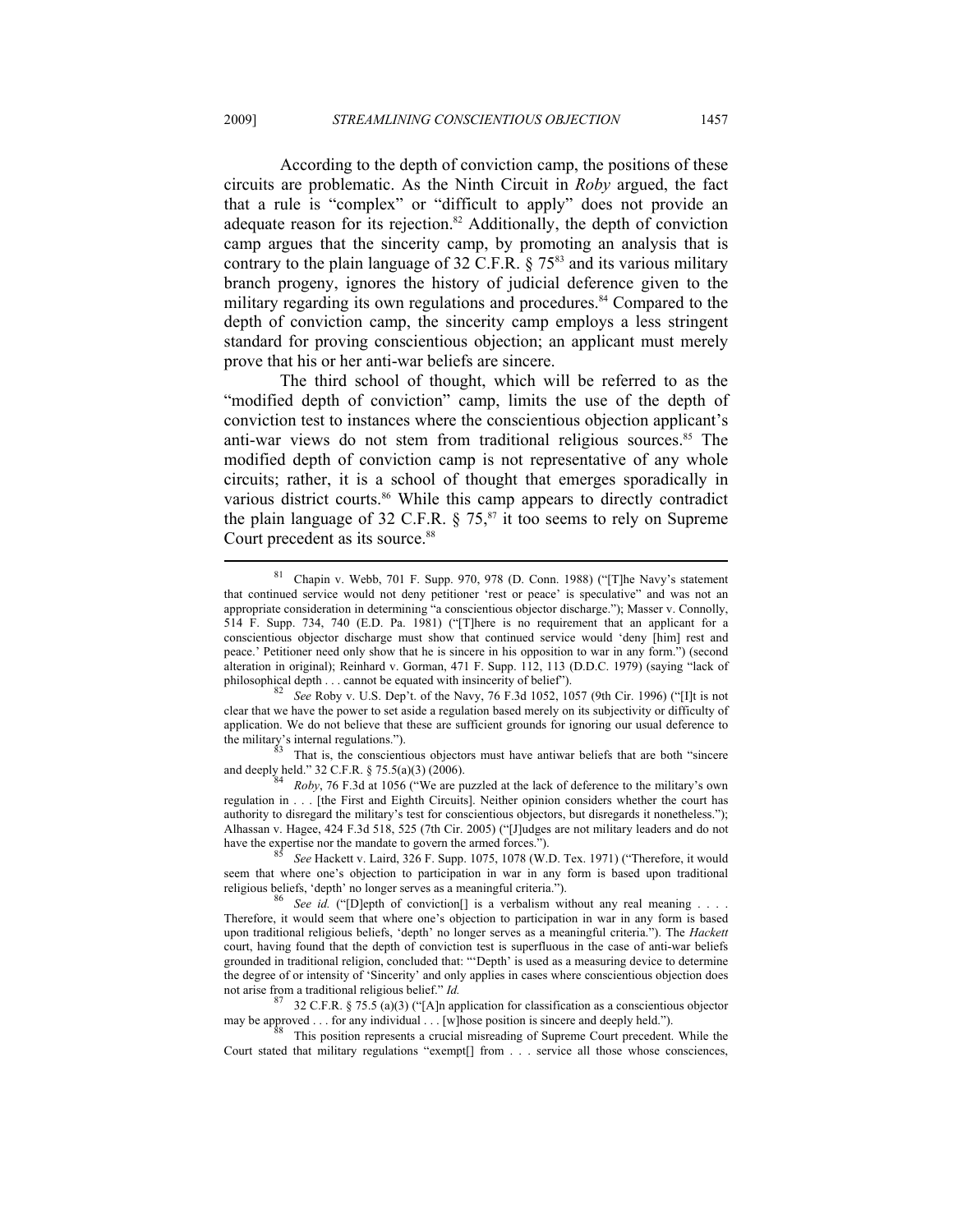This position appears to be as problematic, if not more so, than that of the sincerity camp. It draws distinctions between anti-war beliefs that are rooted in traditional religious doctrine and those that stem from nonreligious moral and ethical codes of conduct, raising potential establishment clause conflicts.<sup>89</sup> This distinction is drawn by demanding a heavier burden of proof (i.e., satisfying the sincerity and deeply held tests) from those with nonreligious anti-war beliefs, while requiring religious applicants to meet the sincerity standard alone. This interpretation allows religious applicants to essentially bypass the depth of conviction test by invoking the name of traditional religion. It is precisely this sort of distinction that the *Welsh* court sought to avoid.<sup>90</sup> Thus, the stringency of this camp's conscientious objection requirements varies depending on the type of anti-war beliefs being claimed by the particular applicant.

states: "Congress shall make no law respecting an establishment of religion . . . ." U.S. CONST. amend. I; *see also* Kent Greenawalt, *Moral and Religious Convictions as Categories for Special Treatment: The Exemption Strategy*, 48 WM. & MARY L. REV. 1605, 1629, 1635-37. Professor Greenawalt discusses the nexus of individual morality and the law, concluding that:

[C]ourts should recognize a principle of prima facie equality between religious and nonreligious beliefs and activities, such that the government cannot treat religious activities more favorably than otherwise similar nonreligious ones, *unless* it has some substantial reason to do so *other than* a theological premise or popular opinion that religious beliefs and actions are more deserving than nonreligious views.

*Id.* at 1636 (emphases in original). Thus, according to Greenawalt, the Establishment Clause prohibits the law from favoring one form of religious expression over similar, nonreligious expression. 90 *See Welsh*, 398 U.S. at 342-44; United States v. Seeger, 380 U.S. 163, 187 (1965). In

spurred by deeply held moral, ethical, or religious beliefs, would give them no rest or peace if they allowed themselves to become a part of an instrument of war," Welsh v. United States, 398 U.S. 333, 344 (1970), this sentence takes the "deeply held" requirement, separates it from the sincerity requirement, and inserts it directly in the "moral, ethical, or religious beliefs" requirement. Some subsequent courts have followed this lead, requiring that an applicant show: "(1) . . . he is opposed to war in any form; (2) . . . his objection is grounded in deeply held moral, ethical, or religious beliefs; and (3) . . . his convictions are sincere." DeWalt v. Commanding Officer, Fort Benning, GA., 476 F.2d 440, 442 (5th Cir. 1973). This subtle restating of the test has opened the door for courts to consider traditional religious convictions to be presumptively deeply held, by interpreting the phrase "grounded in deeply held moral, ethical, *or* religious beliefs," *id.*, to mean "grounded in religious beliefs or deeply held moral or ethical beliefs." *See supra* note 74 and accompanying text. This reading is bolstered by the language in *Witmer*, stating that sincerity is the "ultimate question" when dealing with "religious" beliefs. Witmer v. United States, 348 U.S. 375, 381 (1955). Read together, *Welsh* and *Witmer* may suggest that depth of conviction is only relevant when assessing nonreligious anti-war views. However, contrast this reading with other language in *Welsh*, which says that conscientious objection, in order to comport with the First Amendment, must be "neutral" and include equally those whose beliefs emanate from both religious and non-religious sources. *Welsh*, 398 U.S. at 356-61. Thus, it appears the Court was ultimately requiring beliefs to have strength and depth, regardless of whether they were traditionally religious or not.<br><sup>89</sup> The Establishment Clause of the First Amendment to the United States Constitution

these cases, the Supreme Court held that non-traditionally religious beliefs must be deeply held (just as traditionally religious beliefs must be), in order to eliminate the favoring by courts of any one religion, thus preventing the drawing of distinctions between religious and non-religious views. Modified depth of conviction courts have misinterpreted this Supreme Court language as requiring *only* non-traditionally religious views need be deeply held. *Cf.* Greenawalt, *supra* note 89, at 1626-27.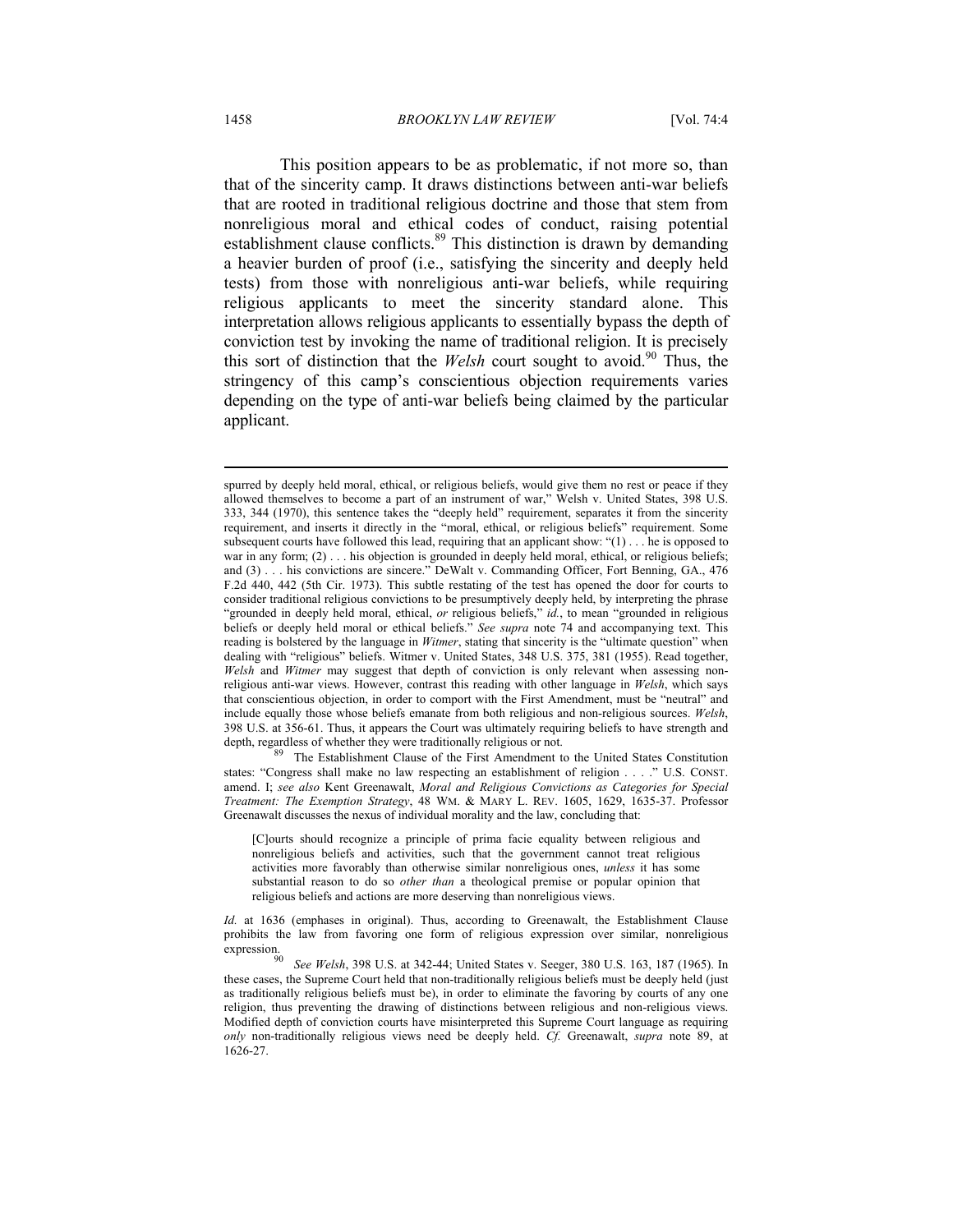Therefore, the state of the law regarding conscientious objection to military duty is uncertain to say the least. With little substantial guidance from the Supreme Court on the issue, individual circuits have been free to apply the military's conscientious objection discharge regulations in a number of ways.<sup>91</sup> This has resulted in disparate treatment of conscientious objection claims by different courts, and this lack of uniformity may intensify in coming years as the United States' military activity abroad becomes more prolific.<sup>92</sup> It is time to set a clear and appropriate precedent. This precedent should take into account the contractual character of today's voluntary military enlistment agreements. Additionally, it should be consistent with the notions of judicial deference to the military regarding military matters and the constitutional view of treating non-religious ethical beliefs as equivalent to traditionally religious beliefs in terms of the amount of protection afforded to them by courts. Parts III advocates for such a shift, towards the application of traditional contract law to the military/enlister relationship.

#### III. APPLYING CONTRACT LAW TO CONSCIENTIOUS OBJECTION

The Law of Contracts governs all aspects of human exchange.<sup>93</sup> Typically, these exchanges involve goods and services, $94$  but may also include the exchange of promises.95 Generally speaking, the tenets of contract law determine which of these exchanges create a cognizable legal duty between or among the exchanging parties.<sup>96</sup> While there have been many suggested theories for determining which obligations merit legal force and which do not, each theory of contract presents its own advantages and shortcomings.97

These theories may be applied to a given contractual relationship for the purpose of assessing the agreement's legitimacy as a legally-

<sup>&</sup>lt;sup>91</sup> See supra Part II.B.<br><sup>92</sup> U.S. military expenditures have been steadily increasing since 1998 and have increased 2.84% from 2006 to 2007. *See* Christopher Hellman, *The Runaway Military Budget: An Analysis*, WASH. NEWSLETTER (Friends Comm. on Nat'l Legislation, Washington, D.C.), Mar. 2006, at 3, *available at* http://www.fcnl.org/now/pdf/2006/mar06.pdf (2005 data); Friends Comm. on Nat'l Legislation, Where Do Our Income Tax Dollars Go?, (Feb. 2008), http://www.fcnl.org/pdfs/taxDay08.pdf (2007 data); Chris Hellmen, Ctr. for Arms Control & Non-Proliferation, The FY 2007 Pentagon Spending Request (Feb. 5, 2006), http://www.armscontrolcenter.org/policy/securityspending/articles/ fy07 dod request/index.html (2006 & 2007 data); Chris Hellmen, Ctr. for Arms Control & Non-Proliferation, The FY 2007 Pentagon Spending Request (Feb. 5, 2007), http://www.armscontrolcenter.org/

policy/securityspending/articles/fy08\_dod\_request/index.html (2008 data).<br><sup>93</sup> MARVIN A. CHIRELSTEIN, CONCEPTS AND CASE ANALYSIS IN THE LAW OF

CONTRACTS 1 (5th ed. 2006). 94 *Id*. 95 *Id*. at 15. 96 Randy E. Barnett, *A Consent Theory of Contract*, 86 COLUM. L. REV. 269, 269 (1986) ("We look to contract theory, in particular, to tell us which interpersonal commitments the law ought to enforce.").<br>Some of the more commonly offered approaches include the will, reliance, efficiency,

fairness, bargain, and consent theories. *Id*. at 270-77.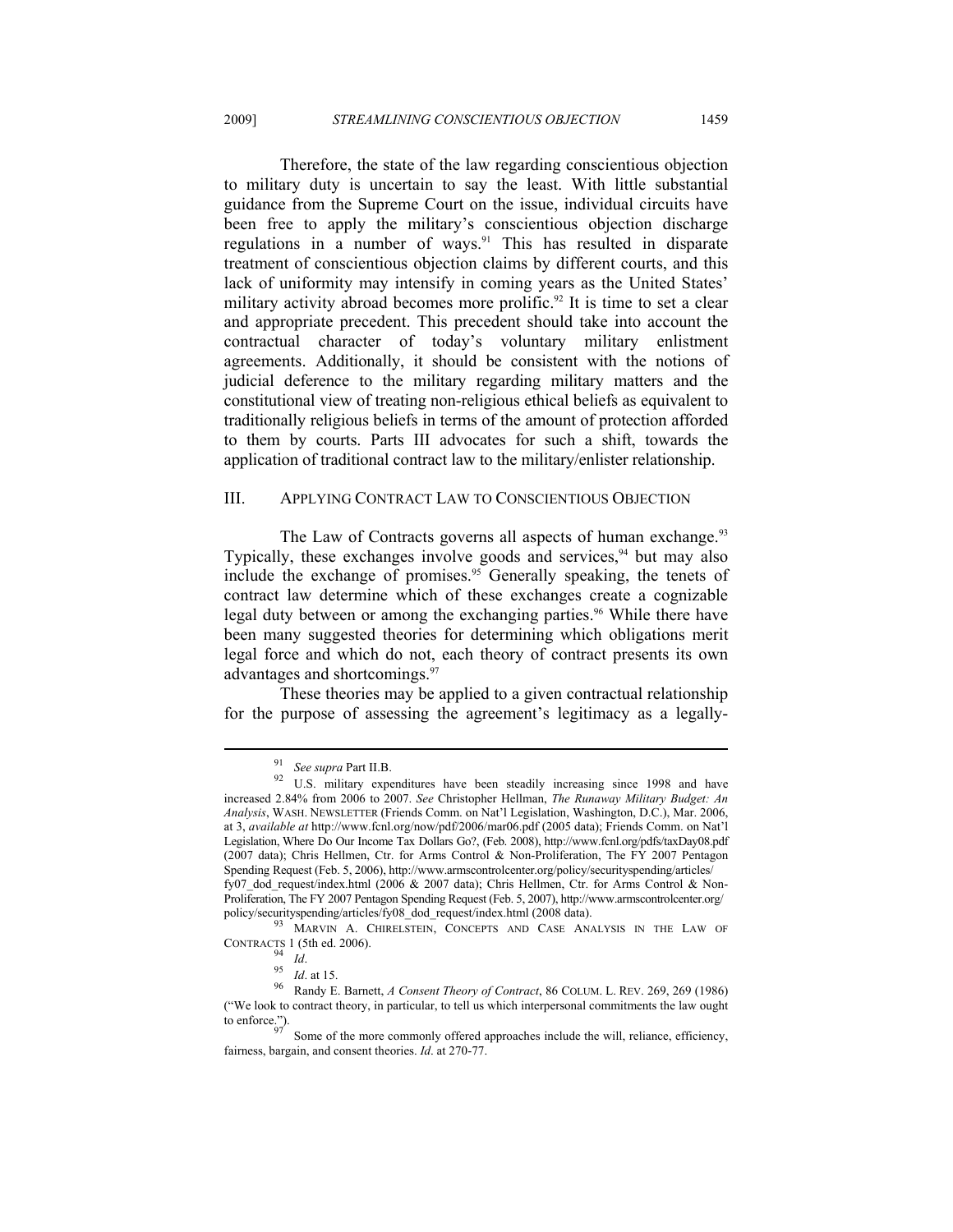binding instrument.<sup>98</sup> Generally, courts implicitly use a combination of these approaches in order to analyze different angles of a contractual dispute.99 This contractual approach is directly applicable to the military/enlister relationship. As discussed in Part I, the essential character of the modern military recruit is quite different than that of the Vietnam War Era draftee.100 The draft has since been abolished and compulsory military service no longer exists.<sup>101</sup> Today, men and women voluntarily choose to serve their country, and do so by entering a contractual agreement upon enlistment in which they certify to have absolutely no conscientious objection to war.102 While these enlisters receive training and education at the government's (and thus taxpayers') expense, the military has justifiable reasons for wanting to prevent these men and women from abusing conscientious objection discharge rules.<sup>103</sup> Surprisingly, there is a paucity of cases which address at length this fundamental change in the nature of the conscientious objector from mandatory draftee to contractual volunteer.<sup>104</sup>

After applying the various theories of contract law to the issue of conscientious objection, it is clear that the modern military/enlister relationship is one deserving of formal legal protection. By signing an agreement, the military enlister has outwardly manifested a subjective

 $\overline{a}$ 

98 *Id.*<br>
99 *Id.*<br>
<sup>100</sup> See supra notes 6-8 and accompanying text.<br>
<sup>101</sup> See supra notes 6-8.<br>
<sup>102</sup> See Armed Forces of the U.S., Enlistment/Recruitment Document, DD Form 4/1 (Aug. 1998), *available at* http://usmilitary.about.com/library/pdf/enlistment.pdf. For an example of modern military enlistment contract, see Armed Forces of the U.S., Enlistment/Recruitment Document, DD Form 4/1 (Aug. 1998), *available at* http://usmilitary.about.com/library/pdf/enlistment.pdf ; *see also*  Alhassan v. Hagee, 424 F.3d 518, 520 (7th Cir. 2005); Roby v. U.S. Dep't of the Navy, 76 F.3d 1052, 1054 (9th Cir. 1996) (both cases illustrating examples of applicants who, at time of signing enlistment contract, guaranteed, in no uncertain terms, that they were non-conscientious objectors); Jashinski v. Holcomb, 482 F. Supp.2d 785, 787 (W.D. Tex. 2006). In *Jashinski*, the applicant signed an Army National Guard enlistment contract, which contained the question "Are you now or have you ever been a conscientious objector?"  $Id$ . at 787. The applicant answered "No."  $Id$ .

<sup>103</sup> For examples of conscientious objection abuse, see DeWalt v. Commanding Officer, Fort Benning, Ga., 476 F.2d 440, 442 (5th Cir. 1973) (applicant claimed objector status only after receiving education and training at government's expense); Kwon v. Secretary of the Army, No. 06- 14825, 2007 WL 1059112, at \*1 (E.D. Mich. Apr. 9, 2007) (petitioner filed for objector status upon graduation from medical school, for which Army had paid approximately \$106,000); Lipton v. Peters, No. CIV.SA-99-CA-0235-EP, 1999 WL 33289705, at \*1 (W.D. Tex. Oct. 12, 1999) (applicant filed for conscientious objector discharge three days before completing medical school at the expense of the military). 104 *See* Aguayo v. Harvey, 476 F.3d 971, 978 (D.C. Cir. 2007) ("[J]udicial precedents

involving claims to exemption from entry into military service because of conscientious objection are applicable to requests for discharge on the same ground by those who voluntarily entered the service."). *But see Alhassan*, 424 F.3d at 524 (distinguishing between draftees and enlisters, and finding that precedent regarding draftees was not applicable in the case of an applicant who voluntarily signed a document stating that he or she had no "firm, fixed, and sincere objection to participation in war in any form or to the bearing of arms because of religious belief or training") (internal quotations omitted).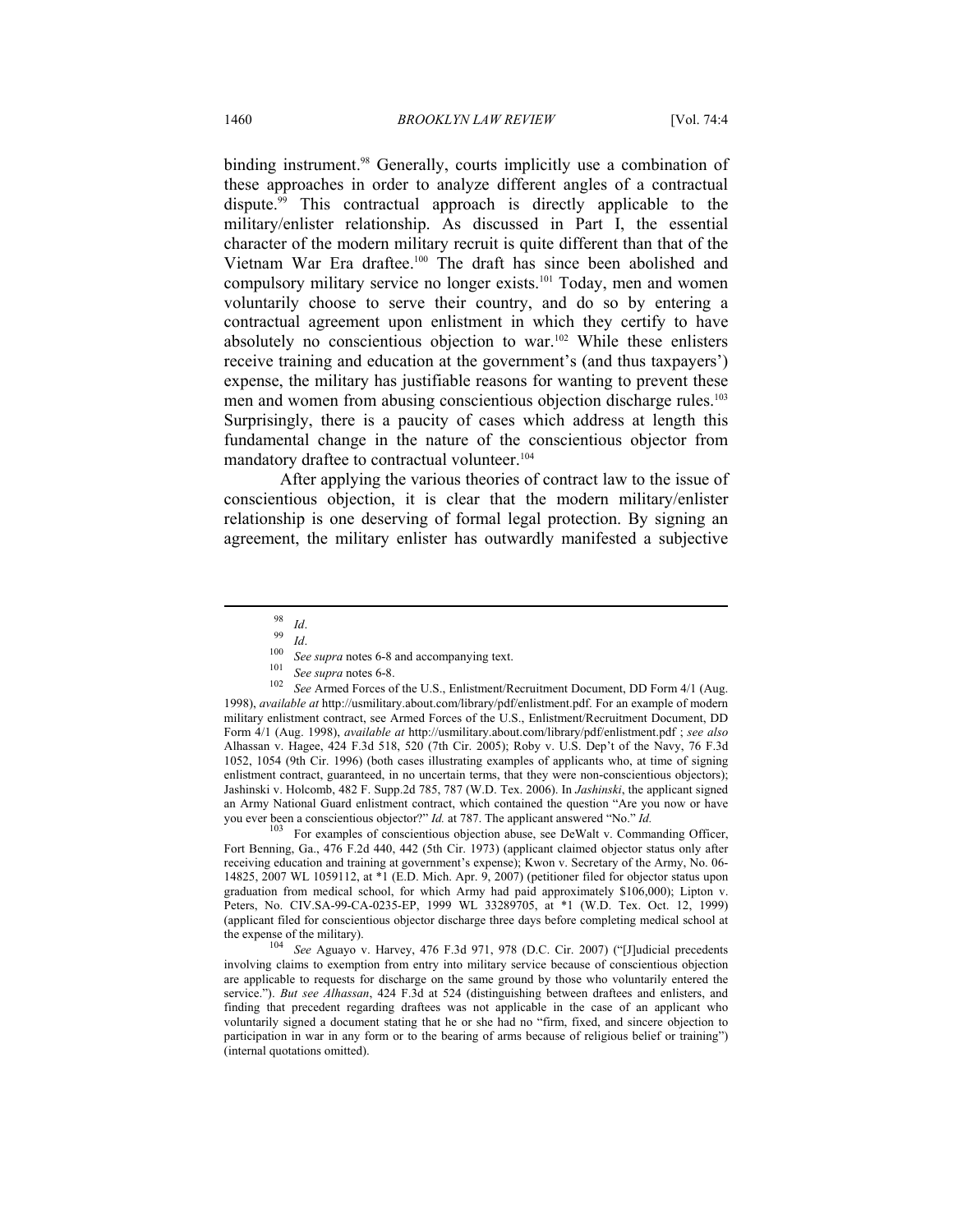intent to be bound by an obligation to the military.105 This manifestation takes the form of a signed enlistment contract<sup>106</sup> and accompanying statement, whereby the enlister states that he or she does not have, nor ever had, an objection to the participation in war in any form.<sup>107</sup> Thus, the enlister is asked to explicitly announce that he or she is not a conscientious objector at the time of entering service.108 In addition, the enlister makes a promise to render present and future services to the military.<sup>109</sup> More specifically, the enlister agrees to follow military enlistment procedures, to comply with training and other requirements, and to be available to serve in whatever capacity agreed upon for a predetermined period of time.<sup>110</sup> The military in turn reasonably relies on such outward manifestations by the voluntary enlister.<sup>111</sup> In exchange for the enlisters' promises, the military trains, houses, and many times educates these enlisters.112 The military also provides other benefits once the enlister has retired from active duty.<sup>113</sup>

While not a topic of discussion for this Note, there may be potential asymmetry regarding the parties' respective bargaining power.114 Under a bargain theory model of contract law, however, adequate consideration is given by both sides of the agreement.<sup>115</sup> The enlister's promise to serve induces the performance of the military to provide benefits.116 Likewise, such performance by the military (or promise of performance) induces the enlister to pledge his time and

<sup>105</sup> *See* Barnett, *supra* note 96, at 272. Barnett outlines the will theory of contracts, concluding that legal force should be given to the subjective intent of contracting parties as expressed by their outwardly-manifested actions.

 $^{106}$  Armed Forces of the U.S., Enlistment/Recruitment Document, DD Form 4/1 (Aug. 1998), *available at* http://usmilitary.about.com/library/pdf/enlistment.pdf.

<sup>&</sup>lt;sup>107</sup> In the Army, for example, the recruit must sign Army Regulation Form 3286, which includes the following paragraph: "I am not conscientiously opposed by reason of religious training or belief to bearing arms or to participation or training for war in any form." Dep't of the Army, DA

Form 3286-67, Statements of Enlistment (June 1991).<br>
<sup>109</sup> *Id.*<br>
<sup>110</sup> *Id.* 274. Reliance theories of contract lend legal force to an<br>
<sup>111</sup> Barnett, *supra* note 96, at 274. Reliance theories of contract lend legal forc agreement that gives rise to one party's "foreseeable" or "justifiable" reliance on the promise of another.<br><sup>112</sup> Pursuant to the Montgomery G.I. Bill, voluntary enlisters who meet certain active duty

requirements entitled to educational benefits at the government's expense. Montgomery GI Bill: Active Duty: (U.S. Dep't of Veterans Affairs), http://www.gibill.va.gov/pamphlets/CH30/CH30\_Pamphlet \_General.htm (last visited Apr. 13, 2009). For detailed information on benefits for military service, see

Military Benefits (last visited on Military.com, 114 *See Aguayo v. Harvey, 476 F.3d 971, 974* (D.C. Cir. 2007). 114 See Aguayo v. Harvey, 476 F.3d 971, 974 (D.C. Cir. 2007) (applicant claimed to have been "misled by the recruiter, and [that] he expected to work in a hospital"). However, this type of claim does not seem to occur often in conscientious objection cases.

<sup>&</sup>lt;sup>115</sup> Barnett, *supra* note 96, at 287. Under this theory, the premium is placed on mutuality: "what solely matters is that each person's promise or performance is induced by the other's." *Id.* at 287. One criticism of this theory is that by relying on the formal component of consideration, bargain theory neglects to enforce informal, yet otherwise serious promises between fully-intending parties. *Id.* at 289.

<sup>116</sup> *See supra* 112.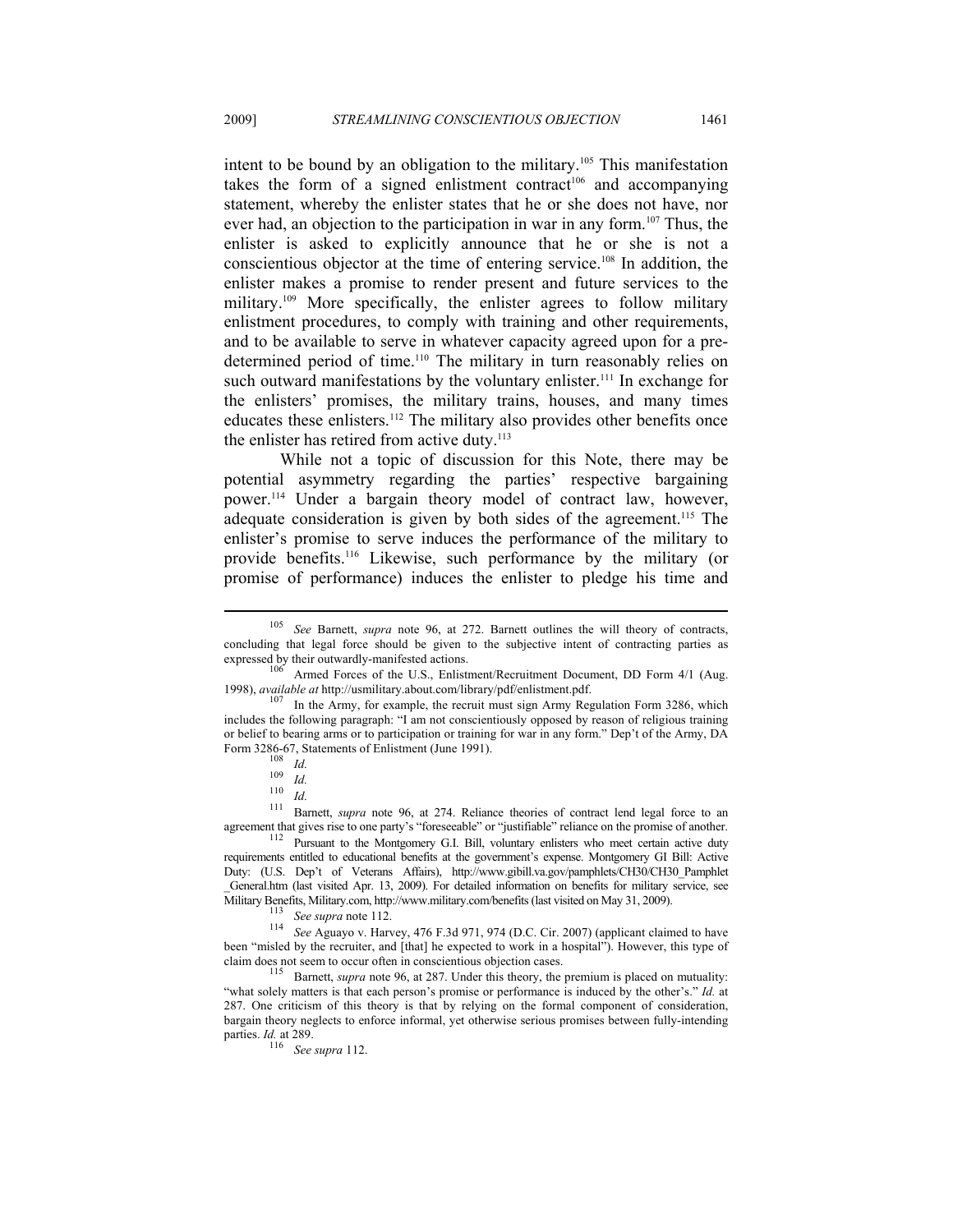surrender his legal freedom.<sup>117</sup> Thus, whether the will, reliance, or bargain theory of contract is employed, the result is a fully formed and binding agreement between the military and the voluntary enlister that appears worthy of full legal force and protection. Once an exchange is legally protected, the contractual obligations of the parties may be excused only if certain contractual defenses are raised and satisfied.<sup>118</sup> Part IV introduces and advocates for one such defense in the context of conscientious objection: the doctrine of impossibility.

#### IV. WHEN MILITARY DUTY IS IMPOSSIBLE

Once a legal agreement has been established between an enlister and the military, there are several ways in which the contractual obligations of one or both parties may be excused.119 These methods include the contractual *defenses* of duress, incapacity, fraud, and unconscionability,120 and the contractual *excuses* of mistake and impossibility.121 Unlike the defenses, which deal primarily with how the actions of the contracting parties support or fail to support a breach by one side of an agreement, the contractual excuses contemplate situations in which some outside event serves to explain and/or justify a party's contractual breach.<sup>122</sup> This Note attempts to apply the excuses doctrine to the military/enlister relationship.

First, the doctrine of mistake does not adequately fit this relationship. As demonstrated in the seminal *Peerless* ships case,<sup>123</sup>

<sup>117</sup> *See* Armed Forces of the U.S., Enlistment/Recruitment Document, DD Form 4/1 (Aug. 1998), *available at* http://usmilitary.about.com/library/pdf/enlistment.pdf; *see also* RESTATEMENT (SECOND) OF CONTRACTS § 71 (1981). In order to induce more enlisters to join, the military has had to increase incentives targeted at voluntary enlisters. Fewer Army Recruits Have High School Diplomas, MSNBC, Jan. 22, 2008, http://www.msnbc.msn.com/id/22779968/ ("Strained, in part, by military operations in Afghanistan following the Sept. 11, 2001, terrorist attacks and the 2003 invasion of Iraq, the military has had to increase the number of waivers and raise enlistment bonuses

to fill its ranks.").<br><sup>118</sup> RESTATEMENT (SECOND) OF CONTRACTS §§ 152-177, 261-272 (1981).<br><sup>119</sup> *Id.*<br><sup>120</sup> These defenses arise when a contract, through its formation, is deemed to be fundamentally unfair. CHIRELSTEIN, *supra* note 93, at 74-93. These doctrines are inapplicable to the case of the military/enlister agreement, which is not seen as fundamentally unfair, either by its terms

or general formation.<br>
<sup>121</sup> *Id.* at 155.<br>
<sup>122</sup> *Id.* CHIRELSTEIN, *supra* note 93, at 36-38. (citing Raffles v. Wichelhaus, (1864) 159 Eng. Rep. 375 (L.R. Exch.)). In this case, the plaintiff agreed to sell bales of cotton to defendant with payment to be made after the arrival of the cotton in Liverpool. The agreement between the parties stated that the shipment was to arrive on the ship named *Peerless* that was sailing from Bombay. *Id.* at 36. However, there were two different ships named *Peerless* that regularly sailed from Bombay to Liverpool, one leaving in October and the other leaving in December. While plaintiff shipped the cotton on the December *Peerless*, the defendant refused to accept the cotton, arguing that the agreement was that the cotton would be shipped in October. *Id.* at 36-37. The court concluded that there was no binding contractual agreement between the parties. Thus, since the parties ultimately meant two different ships, there was no "*consensum ad idem*" (agreement as to the matter). *Id.* at 37 (emphasis added) (internal quotation marks omitted).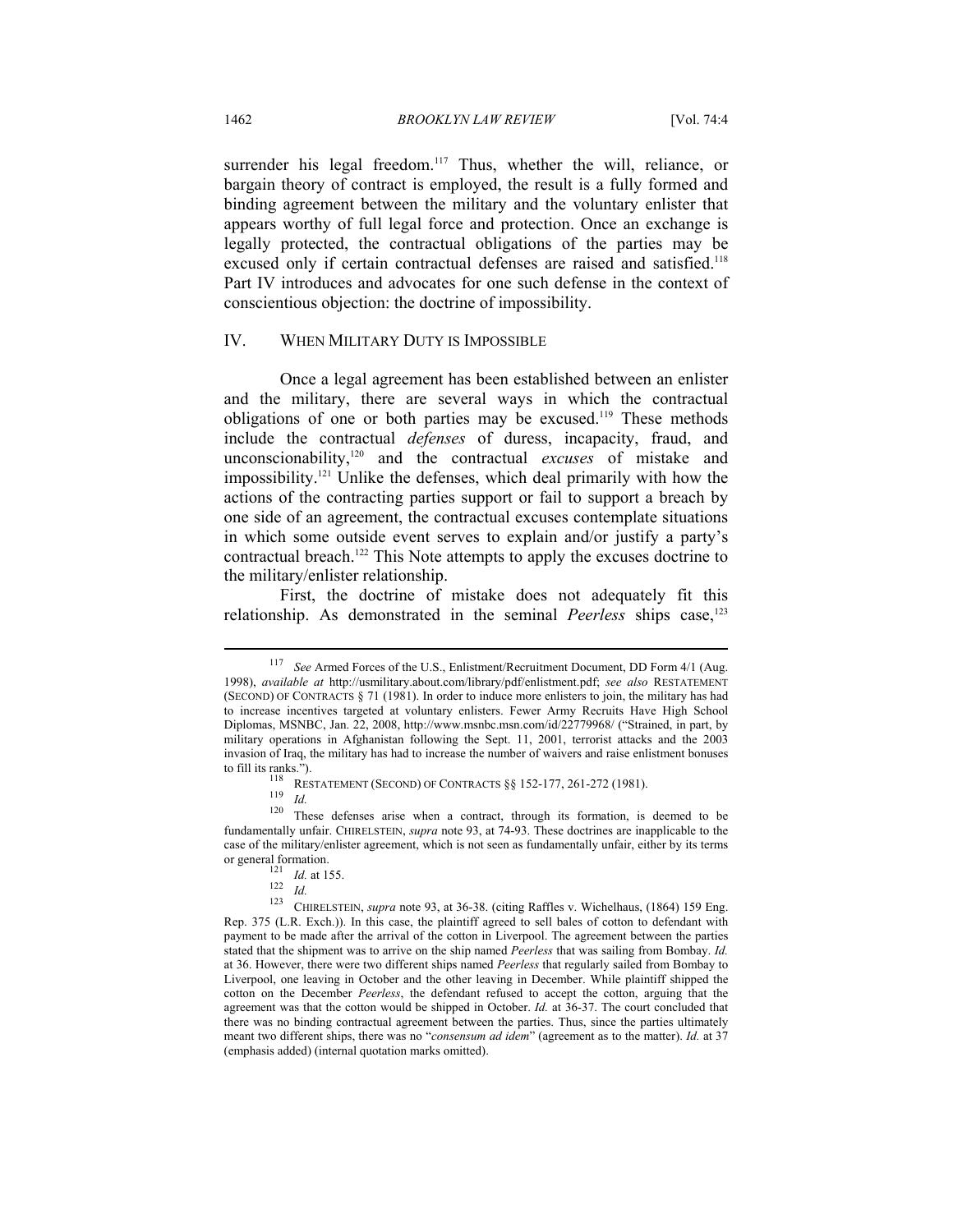mistake is invoked in situations where the parties "misunderstand each other's initial intentions" and, as a result, find "that their apparent relationship does not exist and never did."124 Such situations undermine the will and bargain theories of contract, as there is no mutually understood exchange of inducements between the parties.<sup>125</sup> This is not true of the military/enlister relationship. Both parties, at the time of contracting, are presumably well aware of each other's intentions.126 For the military to claim any mistake is absurd since it is the party that drafted the actual written agreement.<sup>127</sup> On the other hand, an enlister's claim of mistake would have no merit unless it is accompanied by an additional defense claim such as fraud or unconscionability because, unless the enlister was somehow deceived or pressured into believing the terms of the agreement were different than those contained in the actual contract, a claim of mistake is simply not supported.<sup>128</sup> Generally, voluntary enlisters are made privy to what is being signed and know the consequences of such signing. Failure to make oneself aware of these facts may be considered negligence or lack of due care.129 Thus, the mistake doctrine is not a viable contractual escape to military duty for the conscientious objector.

The doctrine of impossibility, on the other hand, may provide an appropriate defense to the military/enlister contractual agreement. Impossibility deals with the reality that human foresight is limited, and thus not all future events can be accurately contemplated by a contracting party at the time of negotiation.<sup>130</sup> The *Restatement (Second) of Contracts*, section 261 states that once a contract is formed, a party's performance "is made impracticable without his fault by the occurrence

<sup>124</sup> *Id.* at 155.<br>
125 Barnett, *supra* note 96, at 271-72, 287.<br>
126 According to the military's own website, military.com, the first step for a person hoping to enlist is to "Learn about the military." 10 Steps to Joining the Military, http://www.military.com/Recruiting/Home/ (last visited Apr. 13, 2009) (providing detailed information about the military recruiting process). 127 *See* Armed Forces of the U.S., Enlistment/Recruitment Document, DD Form 4/1 (Aug.

<sup>1998),</sup> *available at* http://usmilitary.about.com/library/pdf/enlistment.pdf. 128 Courts generally decline to order cancellation of a contract due to unilateral mistake

<sup>&</sup>quot;unless some special ground for the interference of a court of equity is shown." Bishop v. Bishop, 961 S.W.2d 770, 775 (Ark. 1998); 13 AM. JUR. 2D *Cancellation of Instruments* § 28 (2007) ("Thus, courts may decline to cancel or rescind an instrument unless the mistake is not the result of negligence or the lack of due care, or the enforcement of the contract would be unconscionable.") (internal footnotes and citations omitted). *But see* Aguayo v. Harvey, 476 F.3d 971, 974 (D.C. Cir.

<sup>&</sup>lt;sup>229</sup> 13 AM. JUR. 2D *Cancellation of Instruments* § 30 (2007) ("[C]ourts generally require the party seeking rescission of an instrument to show that he or she has acted with due or reasonable care."). CHIRELSTEIN, *supra* note 93, at 162-63. There is a distinction in the law between the

defenses of impossibility and of impracticability. Impossibility refers to situations in which performance by one party is physically impossible, while impracticability means that adequate performance of one party's obligations may be substantially frustrated physically, financially, or otherwise. BRIAN A. BLUM, CONTRACTS; EXAMPLES AND EXPLANATIONS § 15.7.3 (3d ed. 2004). In the context of applying these doctrines to the conscientious objector situation, there is little meaningful significance in this distinction. Thus, for purposes of this Note, impossibility and impracticability will be treated as the same doctrine.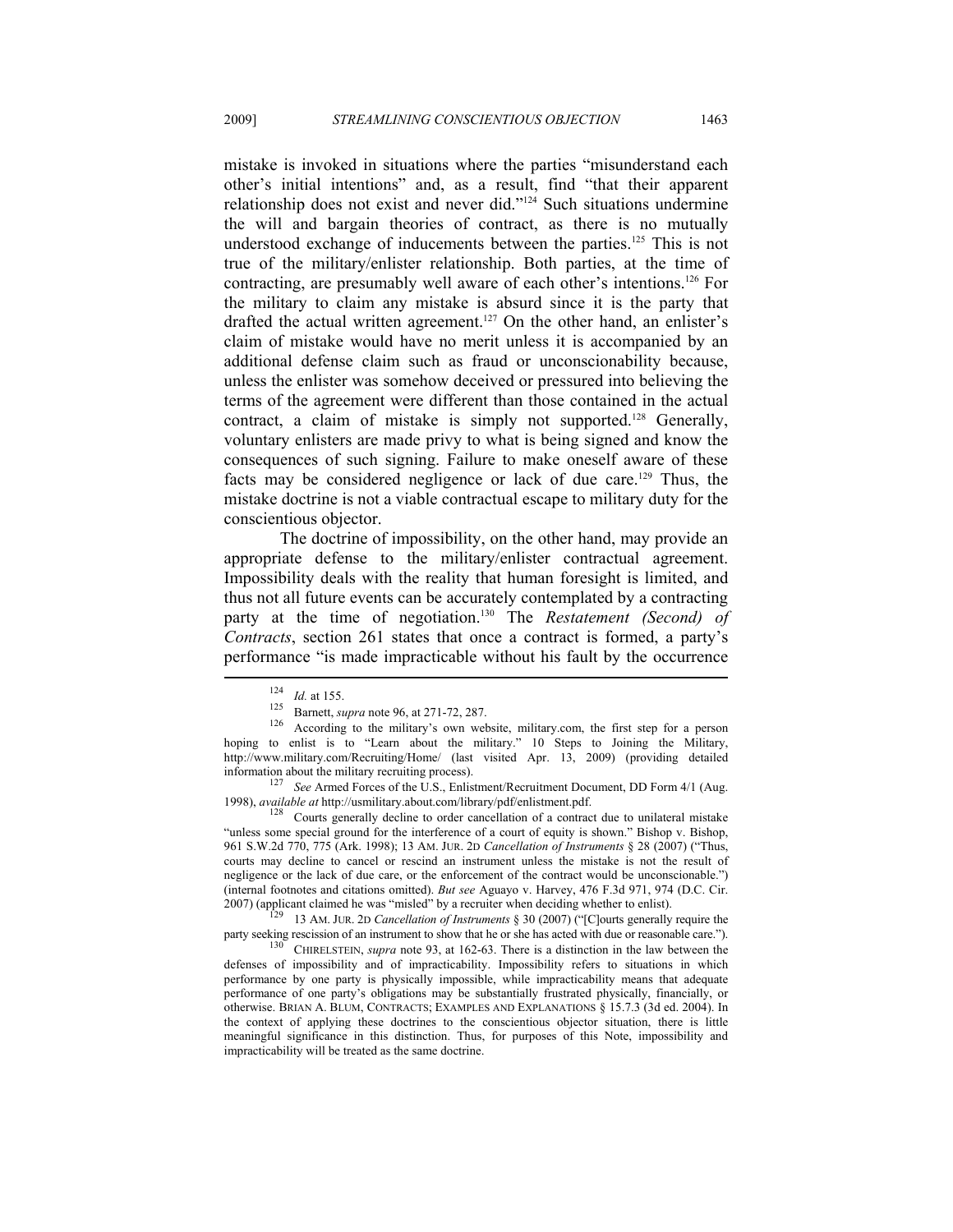of an event the non-occurrence of which was a basic assumption on which the contract was made," and in such cases the "duty to render that performance is discharged, unless the language or the circumstances indicate the contrary."131 As Chirelstein explains: "Every future contingent state of the world cannot be predicted . . . . But even if the contract is planned and drafted with the greatest care and patience, 'things' may happen that are not explicitly dealt with and that make performance difficult or impossible to carry out."<sup>132</sup> The modern doctrine of impossibility (sometimes referred to as commercial impracticability) is illustrated in the famous case *Transatlantic Financing Corp. v. United States*. However, courts apply the standards for the impossibility/impracticability defense strictly.134 A party may invoke the doctrine by showing that it had the ability to perform a duty at the time at which the contract was made, but that circumstances changed due to events beyond the control of either party which rendered performance impossible or impracticable.135 Generally, the impossibility defense has only been held to apply in circumstances of *objective* impossibility; that is, "only when destruction of the subject matter or the means of performance makes performance objectively impossible."136 A number of

<sup>&</sup>lt;sup>131</sup> Thus, under the Restatement, in order for a party to be discharged from their contractual duties due to impossibility, there must be: (1) no fault on the part of the party claiming impossibility; (2) the occurrence of an event which was assumed not to occur at the time of contracting; and (3) the contractual language or circumstances indicate otherwise. If these elements can be shown by a conscientious objection applicant, the applicant's contractual duties should be excused. RESTATEMENT (SECOND) OF CONTRACTS § 261 (1981).<br><sup>132</sup> CHIRELSTEIN, *supra* note 93, at 163; *see also* Vincent v. Mut. Reserved Fund Life

Ass'n, 51 A. 1066, 1067 (Conn. 1902) (Performance was "rendered impossible through the existence of such facts as by the law of contract will excuse the performance of such a condition.").

<sup>133 363</sup> F.2d 312 (D.C. Cir. 1966); *see also* Richard A. Posner & Andrew M. Rosenfield, *Impossibility and Related Doctrines in Contract Law: An Economic Analysis*, 6 J. LEGAL STUDIES 83, 103-04 (1977). In *Transatlantic*, the plaintiff shipping company signed an agreement to ship wheat. The contract stated that the wheat would be moved 10,000 miles from Gavelston to Iran by way of the Suez Canal in Egypt. Once the ship had departed, Egypt closed the canal to all vessels as a response to international conflict. Plaintiff had no choice but to re-route the ship around the Cape of Good Hope, an extra distance of over 3000 miles, and arrived in Iran several weeks behind schedule. Plaintiff eventually sued the defendant United States to cover the additional expenses of travel. *Transatlantic Financing*, 363 F.2d at 314-15. The court found the new route to be an "unexpected development," the risk of which had not been assumed by either party in the contract. *Id.* at 316. However, the court found that the United States should have been on notice of "abnormal" risks" involved in shipping through Egypt, and thus the impracticability doctrine was applied to discharge plaintiff's contractual obligation to ship through Egypt. *Id.* at 319. This case illustrates the unusual situation of a *seller* seeking impracticability, but the court's reasoning on the issue of

impossibility discharge is applicable in all contexts.<br><sup>134</sup> Mortenson v. Scheer, 957 P.2d 1302, 1306 (Wyo. 1998); 17A AM. JUR. 2D *Contracts* § 667 (2007) ("[A] party claiming impossibility has the burden of proving the defense."). 135 Seaboard Lumber Co. v. United States, 41 Fed. Cl. 401 (1998), *aff'd*, 308 F.3d 1283

<sup>(</sup>Fed. Cir. 2002). In other words, the contracting parties enter an agreement that rests on a basic assumption but later face an event so contrary to that assumption that the very basis of the agreement is altered. The U.C.C. describes this event as an "unforeseen supervening circumstance not within the contemplation of the parties at the time of contracting." U.C.C. § 2-615 cmt. 1 (2001). <sup>136</sup> 17A AM. JUR. 2D *Contracts* § 661 (2007). Types of events that have regularly been

found to constitute unforeseen events for impracticability purposes include war and natural disasters, while mere changes in market conditions have not. BLUM, *supra* note 130, § 15.7.3(b).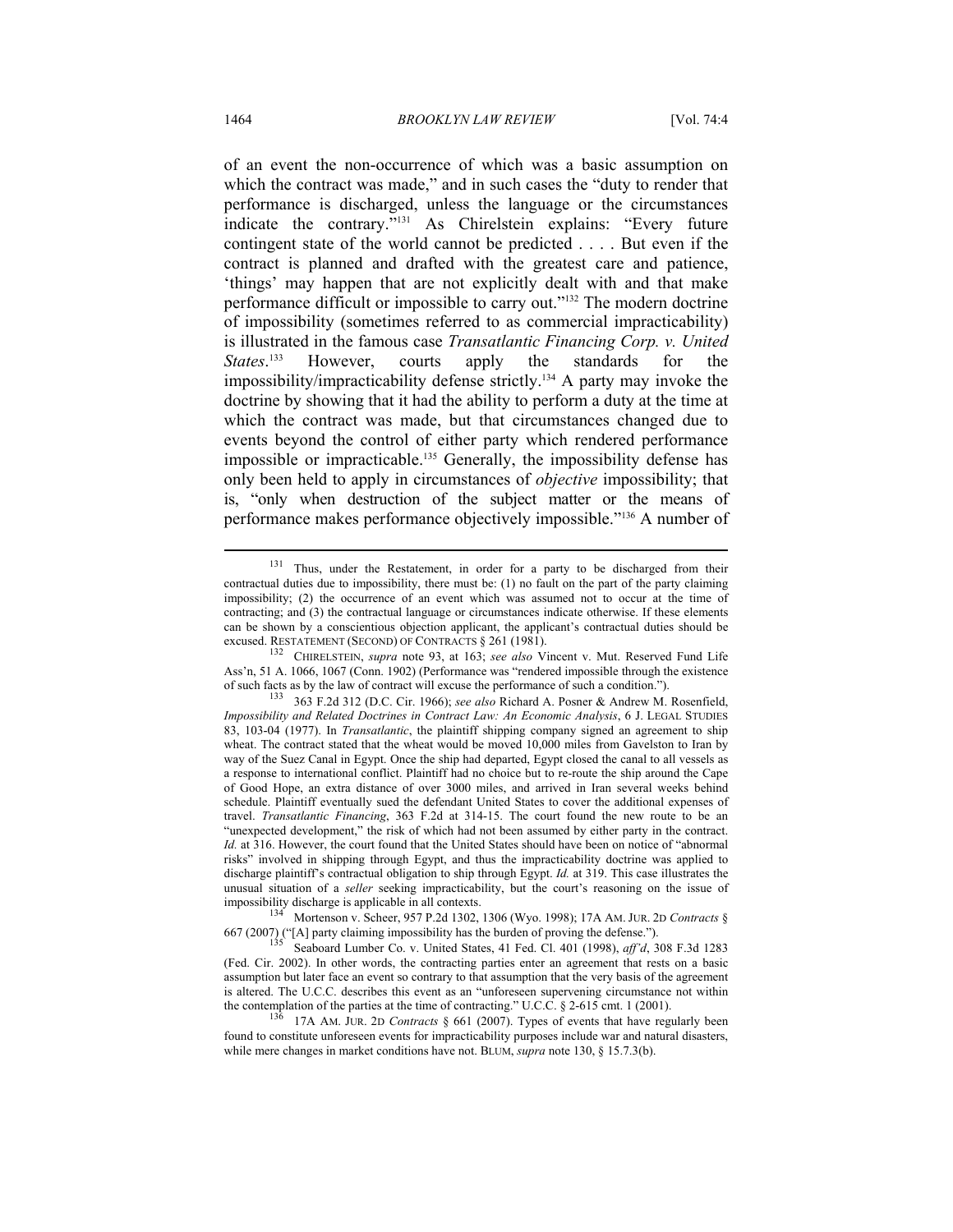cases have held that "subjective impossibility," that is, the type of impossibility that is "personal to the promisor and is not inherent to the nature of the act to be performed," generally does *not* excuse a party from failing to perform his or her contractual obligations.137 However, these cases do not deal with "changes in heart" or mental inability as a contractual defense, but rather concern one party's ability to compensate the other with money.138 A well-accepted exception to the objective impossibility rule is the physical death of an essential party to the contractual transaction.139 Thus, the physical change of death will relieve a contracting party, and its successors, of otherwise binding duties.<sup>140</sup> Likewise, courts have held that "supervening physical or mental disability" of a person who is under a contractual duty is "similar in its effect to death."141 The failure to perform a contract that does not require personal performance is not excused, but where the act to be performed is one that only the promisor is competent to perform, the obligation is discharged if performance is prevented by mental disability.<sup>142</sup> If the existence of a particular person is necessary for the performance of a contractual duty, that person's incapacity, which makes performance impossible, may be regarded as "an event," the nonoccurrence of which was a basic assumption on which the contract was made.<sup>143</sup> Thus, if a party that had contracted to perform personal services at some point becomes disabled, then the obligation to perform that duty is considered "extinguished."144 Additionally, it has been concluded by courts that "sickness is an act of God that will excuse the failure to perform."<sup>145</sup>

<sup>137 17</sup>A AM. JUR. 2D *Contracts* § 661 (2007). 138 *E.g.*, Marshick v. Marshick, 545 P.2d 436 (Ariz. Ct. App. 1976) (discharge due to impossibility was not allowed due to husband's financial inability to pay money pursuant to divorce agreement); Martin v. Star Pub. Co., 126 A.2d 238 (Del. 1956) (voluntary discontinuance of publishing company did not discharge contractual duty to financially compensate plaintiff). 139 17A AM. JUR. 2D *Contracts* § 670 (2007) ("[E]ven without a provision in the contract

excusing performance, the death of a party will excuse further or subsequent performance if the acts to be done are of a personal nature . . . .").<br>
<sup>140</sup> *Id.* 141 *Id.* § 672; *see also* Wasserman Theatrical Enter. v. Harris, 77 A.2d 329 (Conn. 1950)

<sup>(</sup>holding that actor, who had throat ailment, had "reasonable apprehension that his health would be seriously jeopardized if contract was performed, and that therefore defendant, was not liable for cancellation of contract"). The *Wasserman* court stated that "an agreement for personal services, in the absence of a manifested contrary intention, is always subject to a condition implied by law, that a person who is to render services shall be physically able to perform at the appointed time." *Id.* at 330; Holton v. Cook, 27 S.W.2d 1017 (Ark. 1930) (holding that because a young student became wholly incapacitated from pursuing her studies at the school by reason of defective eyesight, she was relieved of any contractual duty to pay tuition to the school). 142 *See* Salvemini v. Giblin, 125 A.2d 732, 734 (N.J. App. Div. 1956), *aff'd*, 130 A.2d 842

<sup>(</sup>N.J. 1957) (An agreement, dealing with personal services, was deemed no longer possible of performance because of one party's confinement in a mental institution: "[The contract] is deemed dissolved by disability which renders its performance impossible according to the evident intention, just as in the case of death."). 143 17A AM. JUR. 2D *Contracts* § 672 (2007). 144 *Id.* <sup>145</sup> *Id.*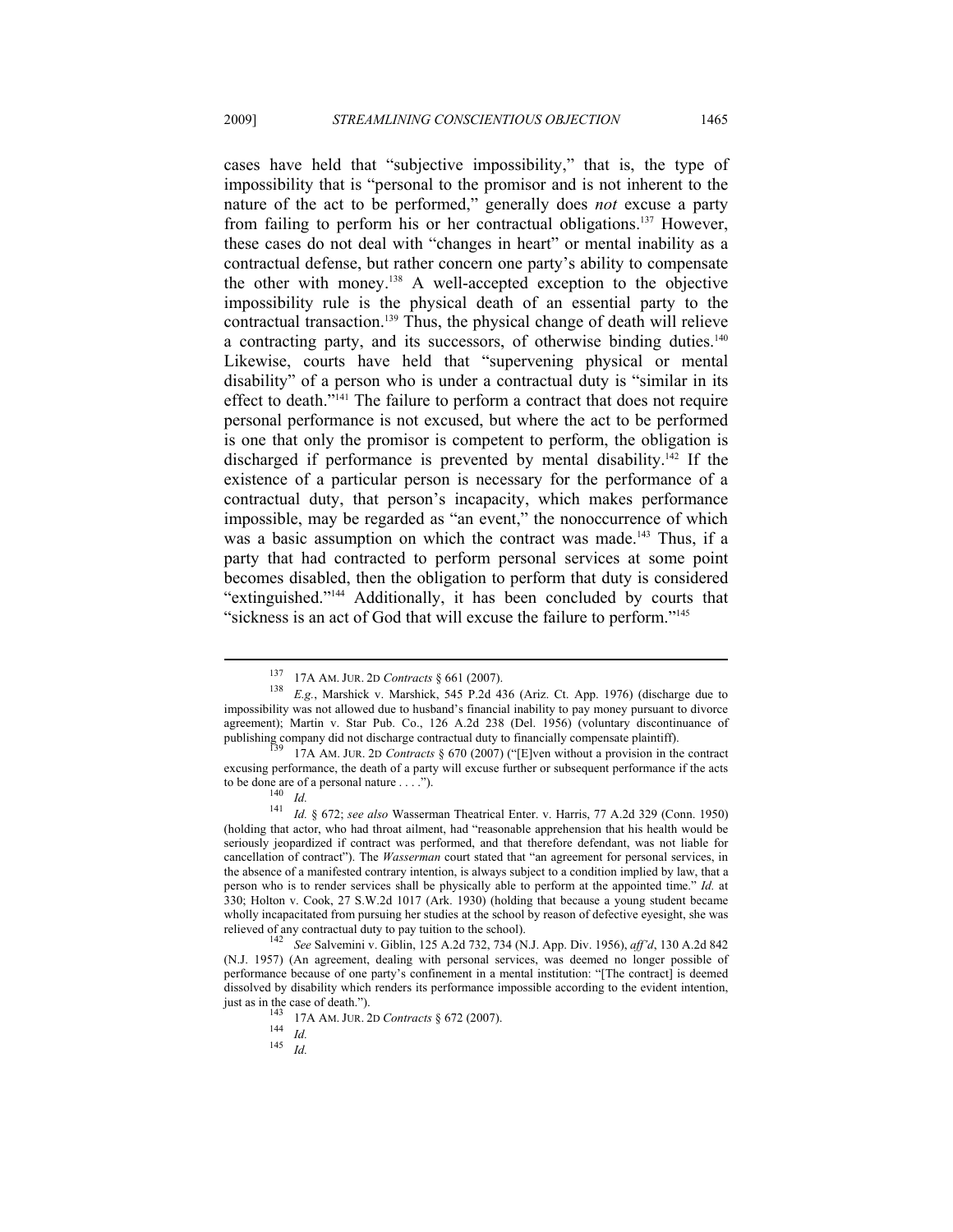#### 1466 *BROOKLYN LAW REVIEW* [Vol. 74:4

In applying the impossibility doctrine to the conscientious objection context, the voluntary enlister must first show that the impracticability of performing the contractual obligations came about through no fault of his or her own.146 In essence, this means that the applicant must demonstrate that the claim was not the result of his or her own choosing.147 Implicitly, discharge cases have already been dealing with this issue when assessing conscientious objection applications.<sup>148</sup> The military requires a conscientious objection applicant to be honest and forthright about the reasons for seeking discharge and this requirement is embodied in the "sincere and deeply held" prong of 32 C.F.R. § 75.5.149 Therefore, if an applicant were to claim newfound antiwar beliefs based on moral or religious conscientious objection, he or she must not have ulterior motives under either the existing 32 C.F.R. § 75.5 or the proposed impossibility doctrine.150 Such ulterior motives would cast doubt upon the sincerity of the applicant's assertion that the request for discharge is based solely on a belief that war is wrong.151 Similarly, under the impossibility doctrine, any ulterior agenda or motivation for release would fail the "no fault" requirement since the applicant is, in essence, actively *choosing* to value personal desires to avoid combat over the duty to serve. To put this more in more exact terms, the applicant cannot claim that the impracticability of performance was brought about

include timing of application, opposition to a specific war rather than war in general, whether the applicant had confided in close friends and relatives regarding the beliefs, and whether there has been some outward indication of, or change of lifestyle in accordance with, the newfound anti-war beliefs. These factors deal with whether the applicant is making good faith claims about his or her reasons for desiring discharge from military duty. See infra note 151.

This sentiment is embodied in the requirement that conscientious objection beliefs may not be based on personal or political beliefs, or as a result of any one specific war. *Welsh*, 398 U.S. at 342-43; *see also* 32 C.F.R. 75.3(b) (1999) (Applicants may not claim conscientious objection based upon "a belief which rests solely upon considerations of policy, pragmatism, expediency or

<sup>146</sup> RESTATEMENT (SECOND) OF CONTRACTS § 261 (1981). 147 The Supreme Court in *Welsh* said that conscientious objector status should be denied to anyone who makes a claim based on personal or political reasons. Welsh v. United States, 398 U.S. 333, 342-43 (1970).

<sup>&</sup>lt;sup>148</sup> See, e.g., Alhassan v. Hagee, 424 F.3d 518, 523 (7th Cir. 2005) (placing weight on evidence that petitioner applied for discharge status only after his unit had been activated in support of Iraqi Freedom); Kwon v. Sec'y of the Army, No. 06-14825, 2007 WL 1059112, at \*2 (E.D. Mich. Apr. 9, 2007) (petitioner, after attending medical school at the Army's expense, applied for discharge status upon receiving word "that he was to report to active duty . . . upon the completion of his residency"); Jashinski v. Holcomb, 482 F. Supp. 2d 785, 788 (W.D. Tex. 2006) (denying applicant discharge due in part to the fact that she did not apply for discharge until after her unit was activated for combat and "she was taking no supportable actions in support of her new beliefs").<br><sup>149</sup> The factors that courts consider in determining an applicant's depth of conviction

political views.").<br><sup>151</sup> *See, e.g., Alhassan*, 424 F.3d at 525 (denying discharge when application filed shortly after receiving deployment to combat order and applicant held ant-war beliefs for a suspiciously short period of time and had to tell anyone else in his life of his newfound beliefs); Roby v. U.S. Dep't of the Navy, 76 F.3d 1052, 1059 (9th Cir. 1996) (denying discharge because applicant claimed conscientious objection only after being notified of impending transfer to sea duty); Koh v. Sec'y of the Air Force, 719 F.2d 1384, 1285-86 (9th Cir. 1983) (denying applicant discharge in part because she had made two previous applications for discharge on grounds other than conscientious objection to war); *Jashinski* 482 F. Supp. 2d at 793, 795 (denying applicant discharge due to suspicious timing of application and lack of outward signs that belief was deeply held).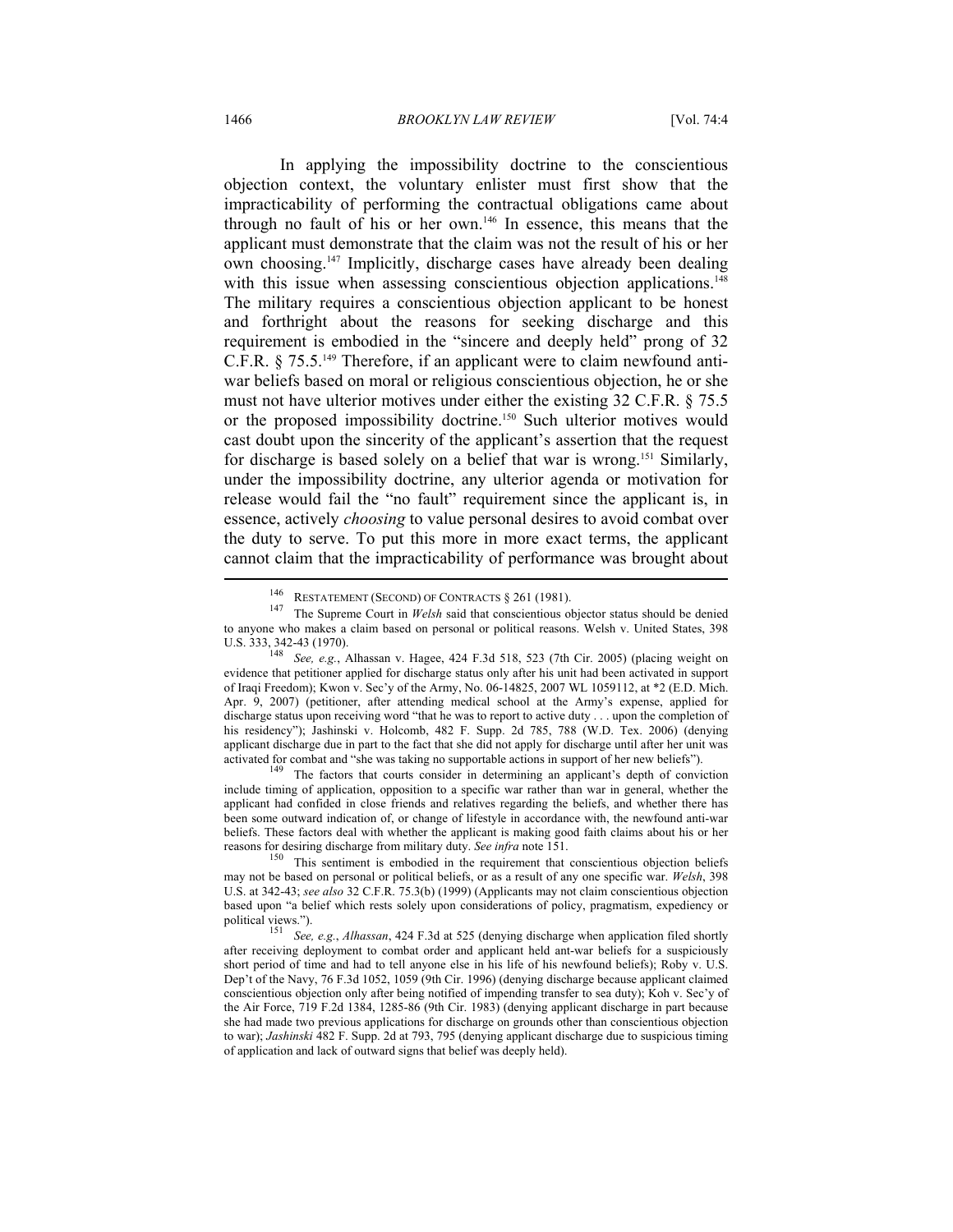through no fault of his or her own, because the applicant has consciously decided to leave the military once other circumstances are viewed as more attractive. In contrast, an applicant's genuine conscientious objection beliefs are not viewed, either by the military or courts, as a personal choice.152 Rather, true conscientious objection is regarded as something that develops in applicants regardless of intent.<sup>153</sup>

Second, the conscientious objection applicant must show that an "event" occurred, the future existence of which was not contemplated by either of the parties at the time of contracting.<sup>154</sup> Thus, the question is whether an enlister's "change of heart" may be considered an "event" and, more importantly, whether it can constitute the type of "event" suggested by the Restatement. Historically, the impossibility doctrine has been used in response to unexpected natural events.<sup>155</sup> The classic example of impossibility, outlined by Chirelstein, is *Taylor v. Caldwell*. 156 Decided in 1863, the plaintiff rented a "rickety old music hall" from the defendant for four summer days.157 Once plaintiff had expended a relatively large sum of money in order to publicize a series of musical and entertainment events that he planned to produce at the location, the old hall suddenly and unexpectedly (and through the fault of no one) caught fire and burned to the ground.<sup>158</sup> Because defendant could no longer provide the music hall to plaintiff on the days agreed upon, plaintiff sued defendant for breach of contract.159 The court held that the defendant should be excused from performing his contractual obligation, as such performance had been rendered impossible by the fire.160 Both parties simply assumed the music hall would still exist on the days agreed upon, and such existence was essential to the performance of the contract.<sup>161</sup> Since, due to the fault of neither party, this essential element of the contract no longer existed, the court discharged the contractual duties of both parties.<sup>162</sup>

Aside from supernatural acts of God and Mother Nature, there are other situations in which the impossibility doctrine may be applied. The Restatement says that "[i]f the existence of a particular person is necessary for the performance of a duty, *his death or such incapacity* as makes performance impracticable is an event the non-occurrence of

<sup>152</sup> *See Welsh*, 398 U.S. at 340; Wiggins v. Sec'y of the Army, 751 F. Supp. 1238, 1240 (W.D. Tex. 1990) (Bona fide conscientious objection beliefs cannot be "merely excuses for avoiding combat.").

<sup>&</sup>lt;sup>153</sup> See supra note 149. In other words, an applicant may not choose when and where to become a conscientious objector.<br>
<sup>154</sup> Pressure (Care is a Care is a Care is a Care is a Care is a Care is a Care is a Care is a Car become a conscientious objector.<br>
<sup>154</sup> RESTATEMENT (SECOND) OF CONTRACTS § 261 (1981).<br>
<sup>155</sup> BLUM, *supra* note 130, § 15.7.3(b).<br>
<sup>156</sup> CHIRELSTEIN, *supra* note 93, at 162-65.<br>
<sup>157</sup> Id. at 162.<br>
<sup>158</sup> Id. at 163.<br>
<sup>1</sup>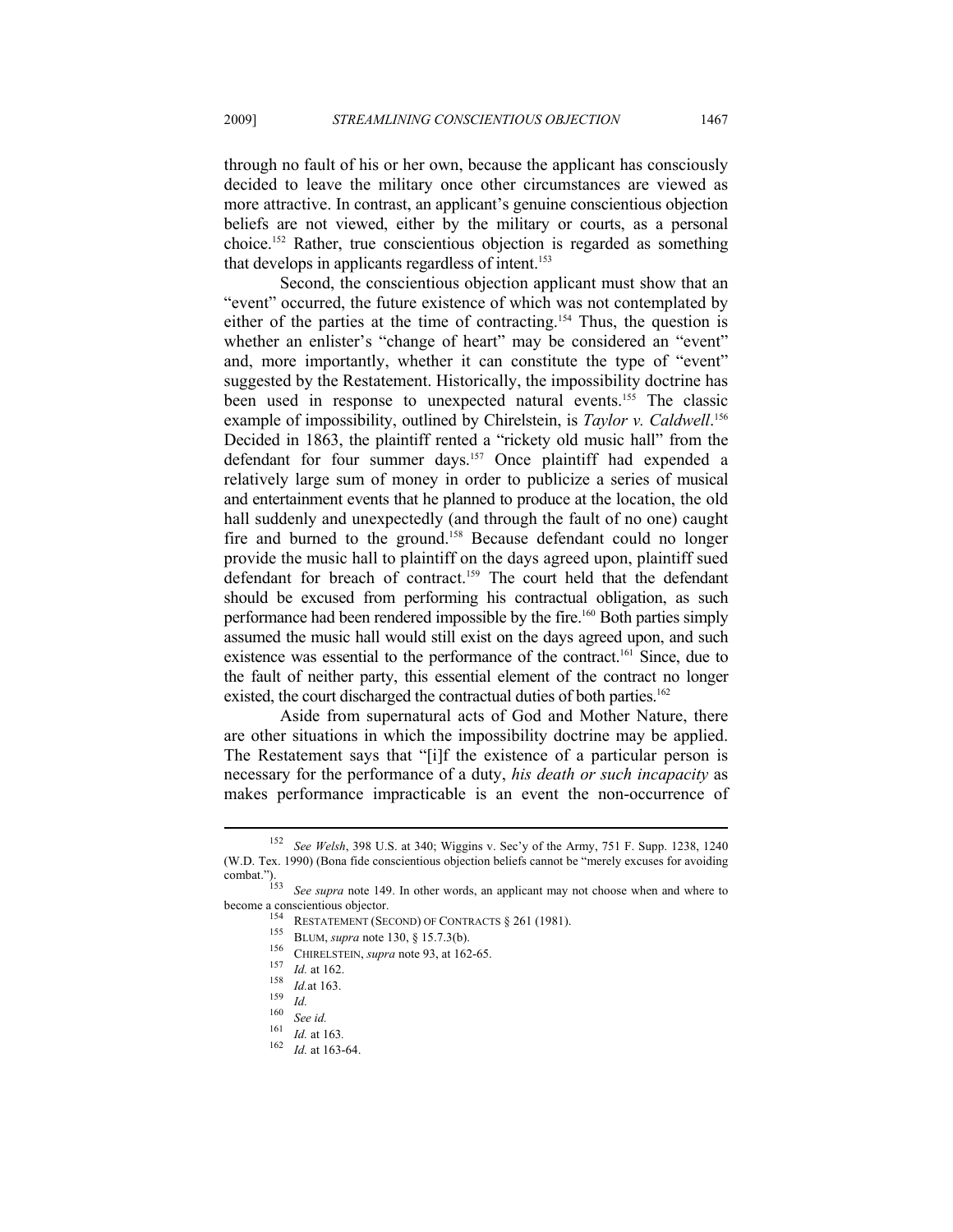which was a basic assumption on which the contract was made."<sup>163</sup> This would seem to suggest that the Restatement takes a similar approach as earlier common law cases regarding physical and mental deficiencies or alterations occurring to one of the parties subsequent to contracting; that is, that such alterations, like death, affecting an essential party may be used to excuse the obligations of either or both parties.<sup>164</sup>

A conscientious objection applicant's "change of heart" or "epiphany" concerning war and killing may be regarded as an agreement-altering "event," and thus a mental impediment to the fulfillment of contractual military duties. Like other mental ailments recognized by courts, a sincere and deeply held realization that fighting is impossible is a drastic and often unavoidable change in mental state.<sup>165</sup> This change in mental state (again, when felt both sincerely and deeply), comes about through no fault of the affected party and may have an equal or stronger effect on the individual's ability to perform than any purely physical impediment.<sup>166</sup> In such circumstances, it seems appropriate to consider such a change as an unintended and unforeseeable event, the occurrence of which renders the enlistment contract incapable of being honored.

Finally, a party seeking to invoke the impossibility defense must not have borne the risk of the unforeseen event occurring.167 In other words, if the party seeking discharge of contractual duty based on an "event" had either "expressly or impliedly assumed the risk of [the event's] occurrence," performance may not be excused regardless of whether the other elements of impossibility have been satisfied.<sup>168</sup> The clearest way to determine risk allocation is to examine the actual contract between the parties.<sup>169</sup> Many times, contracts contain risk allocation provisions (also termed force majeure clauses) designed to protect one party from the undesirable effects of a future unlikely event.<sup>170</sup> In the military enlistment contract context, there is no such clause.<sup>171</sup> While it is true that modern military enlisters oftentimes must certify in writing that they are not conscientious objectors, $172$  this does not necessarily qualify

<sup>&</sup>lt;sup>163</sup> RESTATEMENT (SECOND) OF CONTRACTS § 262 (1981) (emphasis added).<br><sup>164</sup> See supra notes 138-144.<br><sup>165</sup> See supra note 61 and accompanying text.<br><sup>166</sup> See supra note 61 and accompanying text.<br><sup>167</sup> BLUM, *supra* note dispositive issue in impracticability cases."); 17A AM. JUR. 2D *Contracts* § 665 (2007) ("Impossibility is not an excuse where the promisor has indicated an intent to assume the risk of performing despite it, or where the language or the circumstances of the contract indicate that the

risk has been allocated to the party asserting the defense.").<br>
<sup>168</sup> BLUM, *supra* note 130, § 15.7.3(d).<br>
<sup>169</sup> Id.<br>
<sup>170</sup> Id.<br>
<sup>271</sup> See Armed Forces of the U.S., Enlistment/Recruitment Document, DD Form 4/1 (Aug. 1998), *available at* http://usmilitary.about.com/library/pdf/enlistment.pdf. 172 *See id.*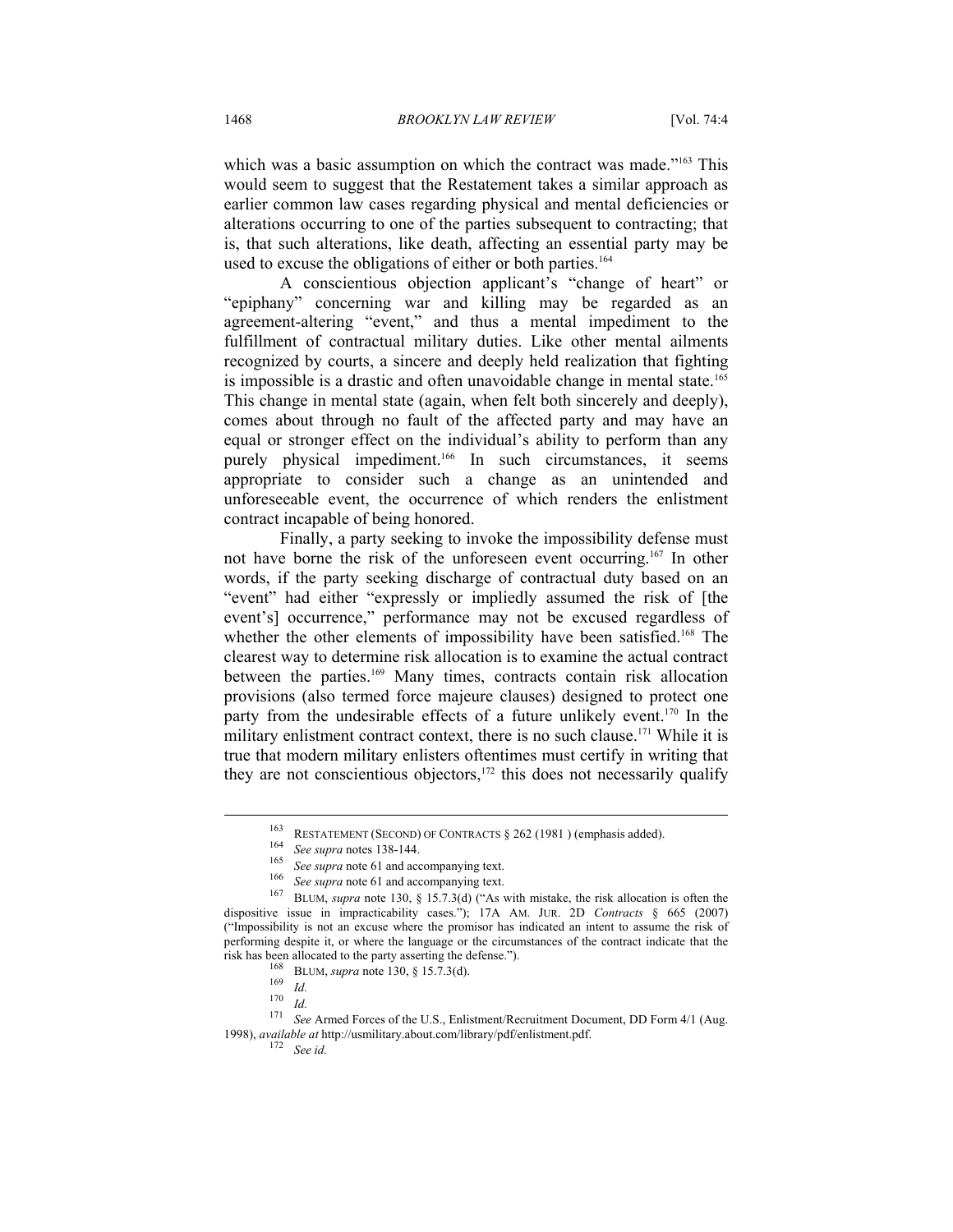as an explicit assumption of risk.173 Even if such a certification was found to be an assumption of risk, that assumption is undermined by the military's own codes and regulations, which explicitly provide procedures to allow for conscientious objection discharge.<sup>174</sup> While conscientious objection discharge is not a constitutionally-mandated right, the military has nevertheless explicitly provided for such discharge through statute.<sup>175</sup> The existence of such regulations may be viewed as an admission of acknowledgement on the part of the military regarding the existence of future instances of conscientious objection, and thus an assumption of risk on its part that such instances will continue to occur from time to time.176 When recruiting large numbers of men and women to perform war-related duties, it is reasonable to assume that some will develop a sincere and deeply felt aversion to the agreement such that performance is substantially, if not entirely, frustrated. Therefore, since the discharge applicant has not been made to bear the risk of later developing conscientious objection beliefs, he or she may raise the impossibility defense to be excused from contractual duty.

In sum, this Note argues that a contractual paradigm is the most appropriate framework through which to assess the military/enlister relationship.177 Within that framework, the contractual defense of impossibility becomes the most viable option for conscientious objectors seeking discharge from their military obligations.

#### V. CONCLUSION

 $\overline{a}$ 

As alluded to earlier, it is conceded that this contractual approach to the military conscientious objector issue is, at best, a subtle departure from current practice, in terms of practical importance.<sup>178</sup> At worst, it begs the very question being asked: the initial question of "How do you know when someone is worthy of conscientious objector status and discharge?" has been replaced by the equally ambiguous "How do you know when performing one's military duties is impossible?" While this very real criticism is acknowledged, it is proposed that the true advantage to the contractual approach lies not in its day-to-day application, but in the collateral effects it would produce.

<sup>173 &</sup>quot;The question is whether the nature of the contract *and the surrounding circumstances* show that the risk of subsequent events, whether or not foreseen, was assumed by the promisor."

<sup>17</sup>A AM. JUR. 2D Contracts § 665 (2007) (emphasis added).<br>
<sup>174</sup> See supra note 17 and accompanying text.<br>
<sup>175</sup> See supra notes 46-47 and accompanying text.<br>
<sup>176</sup> Similarly, the existence of insurance is often viewed as risk. Thus, in the case of the music hall burning down in *Taylor v. Caldwell*, (1863)122 Eng. Rep. 309 (K.B.), it may be argued that had the hall's owner insured the property, he would have assumed the risk of it being destroyed and thus caused the fulfillment of certain agreements impossible.<br>BLUM, supra note 130, § 15.7.3(d).

<sup>&</sup>lt;sup>177</sup> See supra Part III.<br><sup>178</sup> See supra INTRODUCTION.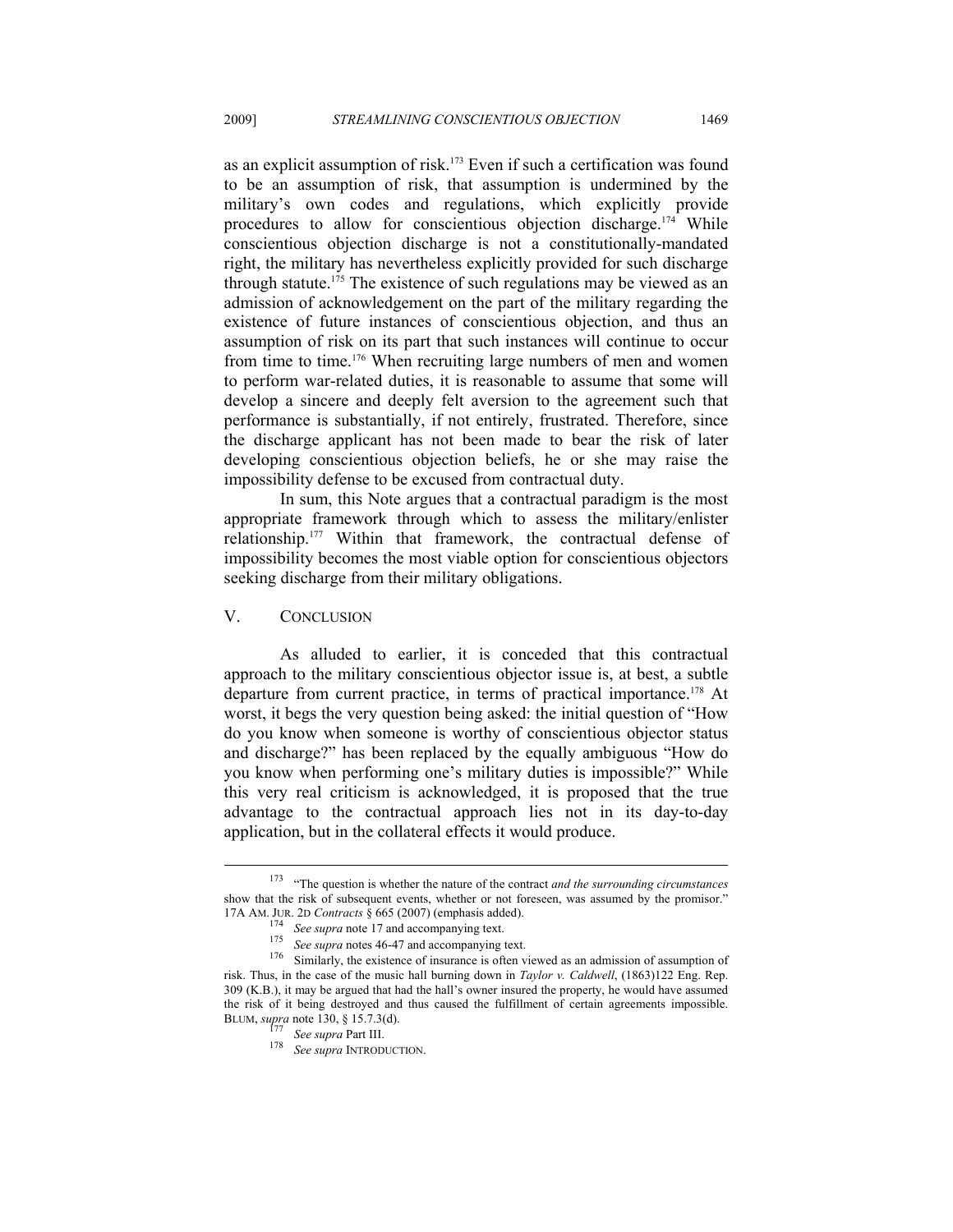First, the contractual approach to conscientious objection discharge, unlike the current military regulation, would accurately reflect the character and nature of today's military/enlister relationship. This relationship is purely contractual, based upon the enlister's willful intent to be bound by the terms of the agreement, and the military's reasonable reliance on that expression of intent when providing extensive resources and benefits.179 This element of exchange between the parties is something that should be recognized.<sup>180</sup> The current approach to conscientious objection discharge does not adequately contemplate this relationship, by giving undue advantage to the enlister in breaking his or her contractual duties in some jurisdictions.<sup>181</sup>

Second, and more importantly, the contractual impossibility defense to military duty would mend the judicial split regarding the proper application of 32 C.F.R.  $\S$  75.<sup>182</sup> By requiring an applicant to prove that military service is *impossible*, courts implicitly would be asking applicants to prove that their anti-war beliefs are of such sincerity *and* depth of conviction that denial is not an option. Applicants would be required to demonstrate, for example, a willingness to go to jail rather than betray their beliefs, or point to significant and appreciable changes in their lifestyle in accordance with this new mindset. These factors have already been employed by courts in an effort to determine depth of conviction.183 These factors make particular sense for prima facie nonobjectors, who have already certified that they have no conscientious objections to war at the time of enlistment.<sup>184</sup>

Thus, the contractual impossibility doctrine would eliminate the conflicting views held by different courts in various circuits by reinforcing the "depth of conviction" camp.185 It would overrule the

 $\overline{a}$ 

1998), *available at* http://usmilitary.about.com/library/pdf/enlistment.pdf. 185 *See supra* Part II.B.

<sup>179</sup> *See supra* 100-108 and accompanying text. 180 RESTATEMENT (SECOND) OF CONTRACTS § 71 (1981); Barnett, *supra* note 96; *supra* 

text accompanying note 96. The sincerity camp of courts requires only that a conscientious objector have sincere anti-war beliefs, thus allowing soldiers to break their contractual duties based on mere whims or changes of opinion. *See supra* notes 70-80 and accompanying text.<br><sup>182</sup> *See supra* Part II.B.<br><sup>183</sup> *See, e.g.*, Welsh v. United States, 398 U.S. 333, 337 (1970) ("[Applicant's] objection

to participating in war in any form could not be said to come from a 'still, small voice of conscience'; rather, for [him] that voice was so loud and insistent that [he] preferred to go to jail rather than serve in the Armed Forces. There was never any question about the sincerity and depth of [his] convictions . . . ."); Roby v. U.S. Dep't of the Navy, 76 F.3d 1052, 1059 (9th Cir. 1996) (finding no legitimate outward signs of depth of conviction when "[applicant's] beliefs are based only on his reading two or three books and watching two television documentaries" and applicant did not "plan to study further"); Jashinski v. Holcomb, 482 F. Supp. 2d 785, 794 & n.80 (W.D. Tex. 2006) (After the military and court inquired into applicant's changes in lifestyle in accordance with newfound anti-war beliefs, the court Denied discharge, focusing on applicant's statement that she was still "'growing up and finding out . . . what [she] stood for," and determining that it was evidence that her beliefs were "rapidly changing and evolving, rather than 'firm and fixed.'" (quoting the Administrative Record of the case)). 184 *See* Armed Forces of the U.S., Enlistment/Recruitment Document, DD Form 4/1 (Aug.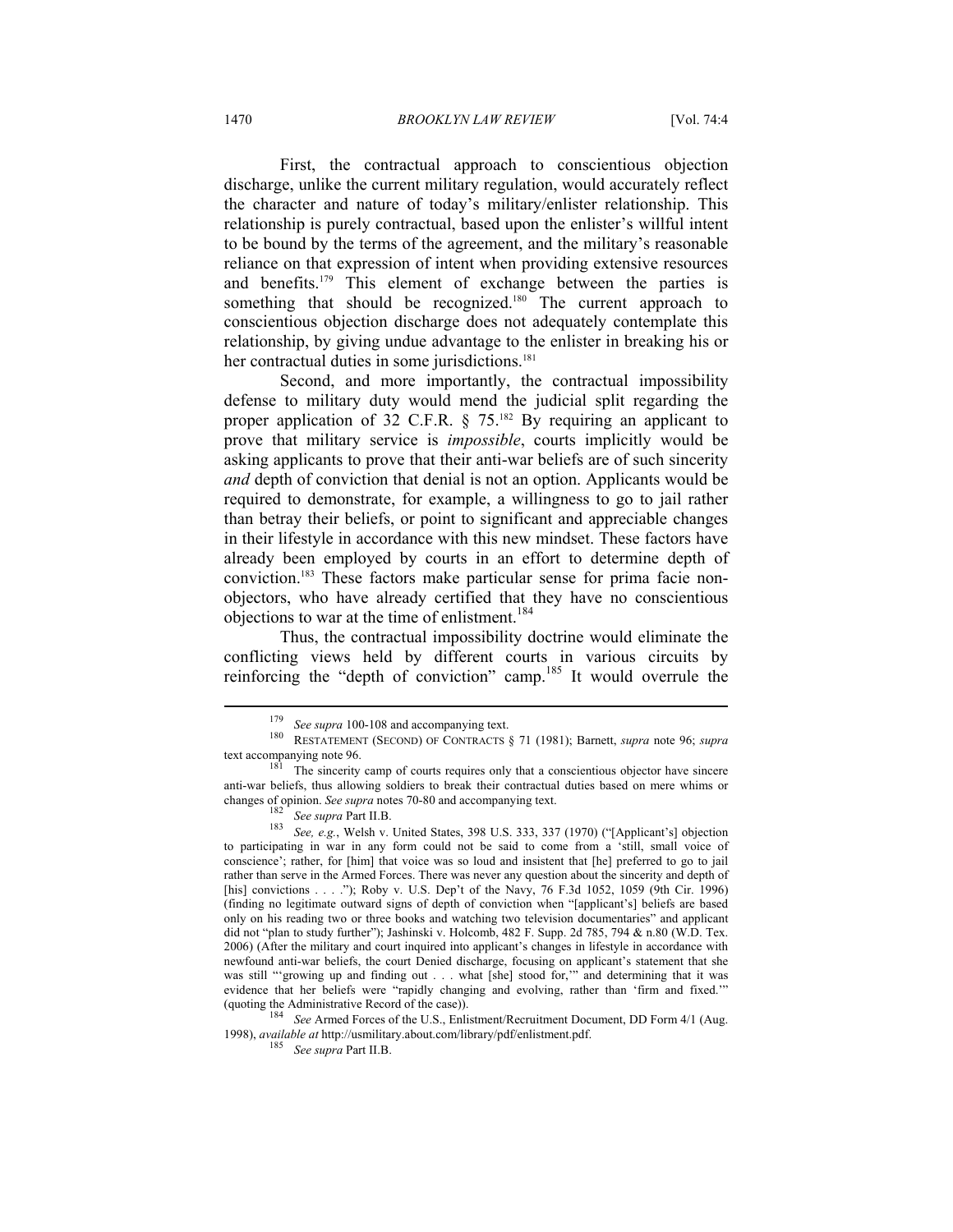"sincerity" camp by requiring courts to inquire deeper into the strength of a conscientious objection applicant's anti-war beliefs, rather than allowing courts to stop after a mere sincerity inquiry.186 To prove that military service is impossible, an applicant must not only be sincerely opposed to war, but must also evince signs that this opposition is more than mere "fleeting beliefs" or momentary "bursts of passion" described in *Roby.*187 Ultimately, the more stringent requirements of the impossibility doctrine protect the military by requiring conscientious objectors to show more than a simple change of opinion regarding war.<sup>188</sup> This protection is proper given the contractual character of today's voluntary military enlister and the reliance of the government in such relationships.189 Thus, the impossibility doctrine tips the scales slightly in favor of the military, in light of the changed nature of its recruiting from compulsion to volunteerism.<sup>190</sup>

The impossibility doctrine may also protect conscientious objectors. Under the existing law, applicants for conscientious objection discharge are assessed differently in different jurisdictions.<sup>191</sup> What may pass as adequate proof of anti-war beliefs in one court may be deemed insufficient in another.<sup>192</sup> Treating conscientious objection claims as analogous to the defense of contractual impossibility provides uniformity among the courts, which, in turn, creates predictability for those seeking discharge.<sup>193</sup> Such predictability may increase the overall efficiency of the conscientious objection discharge process.

Perhaps more importantly, the impossibility doctrine would effectively eliminate the "modified depth of conviction" camp.194 The contractual impossibility defense would require courts to examine whether performance of the applicant's military duties is impossible (i.e. whether applicant's anti-war beliefs are so strong that they physically and mentally preclude performance), regardless of the source of the antiwar beliefs. Thus, anti-war beliefs rendering duty impossible, which stem from traditionally religious bases, are treated identically to anti-war beliefs that have the same practical effect on the applicant but which are borne out of purely moral or ethical codes of conduct. A purely contractual approach wipes out any distinction in source created by the modified depth of conviction camp because the impossibility doctrine focuses solely on the *strength* and *character* of the applicant's beliefs,

<sup>&</sup>lt;sup>186</sup> See supra notes 67-72 and accompanying text.<br>
<sup>187</sup> See supra note 43.<br>
<sup>188</sup> See supra note 43 and accompanying text.<br>
<sup>189</sup> See supra note 43 and accompanying text.<br>
<sup>190</sup> See supra Part III.<br>
<sup>191</sup> See supra Part level of anti-war beliefs qualifies for conscientious objection protection. 194 *See supra* notes 85-88 and accompanying text.